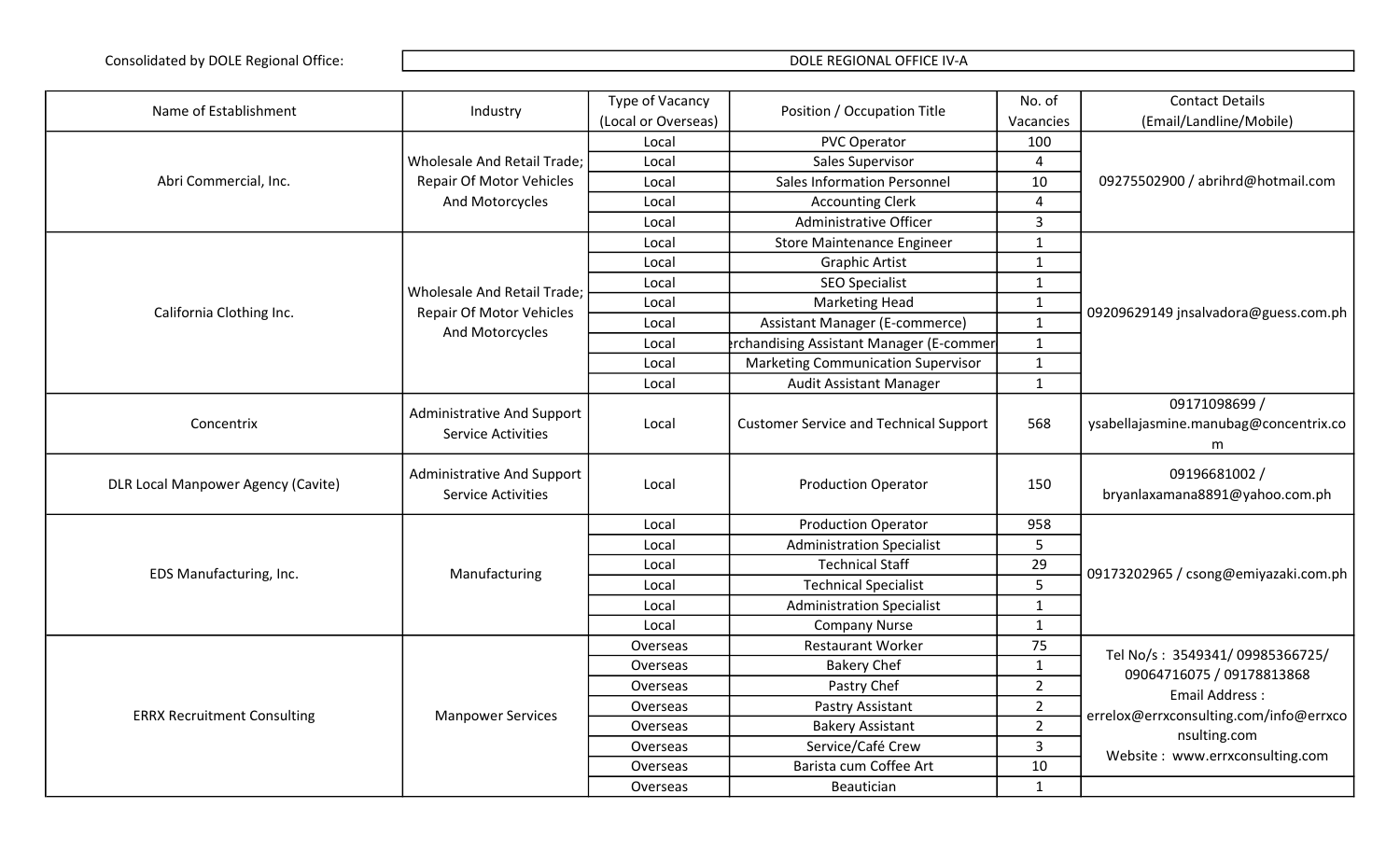| Name of Establishment                            | Industry                                                       | Type of Vacancy<br>(Local or Overseas) | Position / Occupation Title             | No. of<br>Vacancies | <b>Contact Details</b><br>(Email/Landline/Mobile)   |
|--------------------------------------------------|----------------------------------------------------------------|----------------------------------------|-----------------------------------------|---------------------|-----------------------------------------------------|
| <b>Hocheng Philippines Corporation</b>           | Manufacturing                                                  | Local                                  | <b>Production Operator</b>              | 38                  | 402130 LOC 5311 / hcg-rdu6@hcg.com.ph               |
| Kabraso Multipurpose Cooperative                 | <b>Administrative And Support</b><br><b>Service Activities</b> | Local                                  | <b>Production Worker</b>                | 79                  | 09178678926 /<br>agpatani@kabrasocoop.com           |
|                                                  |                                                                | Local                                  | <b>Territory Development Supervisor</b> | $2^{\circ}$         |                                                     |
| Keansburg Marketing Corporation                  | <b>Administrative And Support</b>                              | Local                                  | Salesman                                | 3                   | 09676117535 / Xinia Tolentino                       |
|                                                  | <b>Service Activities</b>                                      | Local                                  | <b>Delivery Driver</b>                  | 5                   |                                                     |
|                                                  |                                                                | Local                                  | Delivery Helper                         | 4                   |                                                     |
|                                                  |                                                                | Local                                  | <b>Operations Supervisor</b>            | 5                   |                                                     |
|                                                  |                                                                | Local                                  | <b>Documentation Supervisor</b>         | 5                   |                                                     |
|                                                  |                                                                | Local                                  | <b>Customer Service Representative</b>  | 4                   |                                                     |
|                                                  |                                                                | Local                                  | <b>Documentation Staff</b>              | 8                   |                                                     |
| Metslogistics Inc                                | Transportation And Storage                                     | Local                                  | <b>Inventory Analyst</b>                | $\mathbf{3}$        | 0923-587-2440 /<br>jennifer.gomez@metslogistics.com |
|                                                  |                                                                | Local                                  | Forklift Operator                       | 10                  |                                                     |
|                                                  |                                                                | Local                                  | Line QA/QC Staff                        | 8                   |                                                     |
|                                                  |                                                                | Local                                  | <b>Accounting Staff</b>                 | $\mathbf{3}$        |                                                     |
|                                                  |                                                                | Local                                  | Line Leader                             | $\mathbf{1}$        |                                                     |
|                                                  |                                                                | Local                                  | Machine Operator                        | 9                   |                                                     |
|                                                  |                                                                | Local                                  | <b>Electrical Staff</b>                 | 100                 | 0916-471-9592 /                                     |
| MMA Competent Manpower and General Services Inc. | <b>Manpower Services</b>                                       | Local                                  | General Worker                          | 50                  | rhia.jacob@mmacompetent.com                         |
|                                                  |                                                                | Local                                  | <b>Production Specialist</b>            | 50                  |                                                     |
|                                                  |                                                                | Local                                  | Salesman                                | 4                   |                                                     |
| Multiware Econ Sales Corporation                 | <b>Other Service Activities</b>                                | Local                                  | Saturator                               | $\overline{2}$      | 09989956416 /                                       |
|                                                  |                                                                | Local                                  | <b>Telesales</b>                        | 4                   | britagemmalyn13@gmail.com                           |
|                                                  |                                                                | Local                                  | Merchandiser                            | $\mathbf{1}$        |                                                     |
|                                                  | <b>Wholesale And Retail Trade;</b>                             | Local                                  | Cashier                                 | 14                  |                                                     |
| Phoenix Southern Petroleum Corp. (C)             | <b>Repair Of Motor Vehicles</b>                                | Local                                  | Accountant                              | $\mathbf{1}$        | 09985933865 / mgbaustria@pspc.ph                    |
|                                                  | And Motorcycles                                                | Local                                  | <b>Accounting Assistant</b>             | $\mathbf{1}$        |                                                     |
|                                                  |                                                                | Overseas                               | Cashier                                 | 25                  |                                                     |
|                                                  |                                                                | Overseas                               | Salesman                                | 15                  |                                                     |
|                                                  |                                                                | Overseas                               | <b>Store Supervisor</b>                 | 5                   |                                                     |
|                                                  |                                                                | Overseas                               | Civil Engineer                          | $\overline{4}$      | Tel No/s: 825-6599 / 09175107472                    |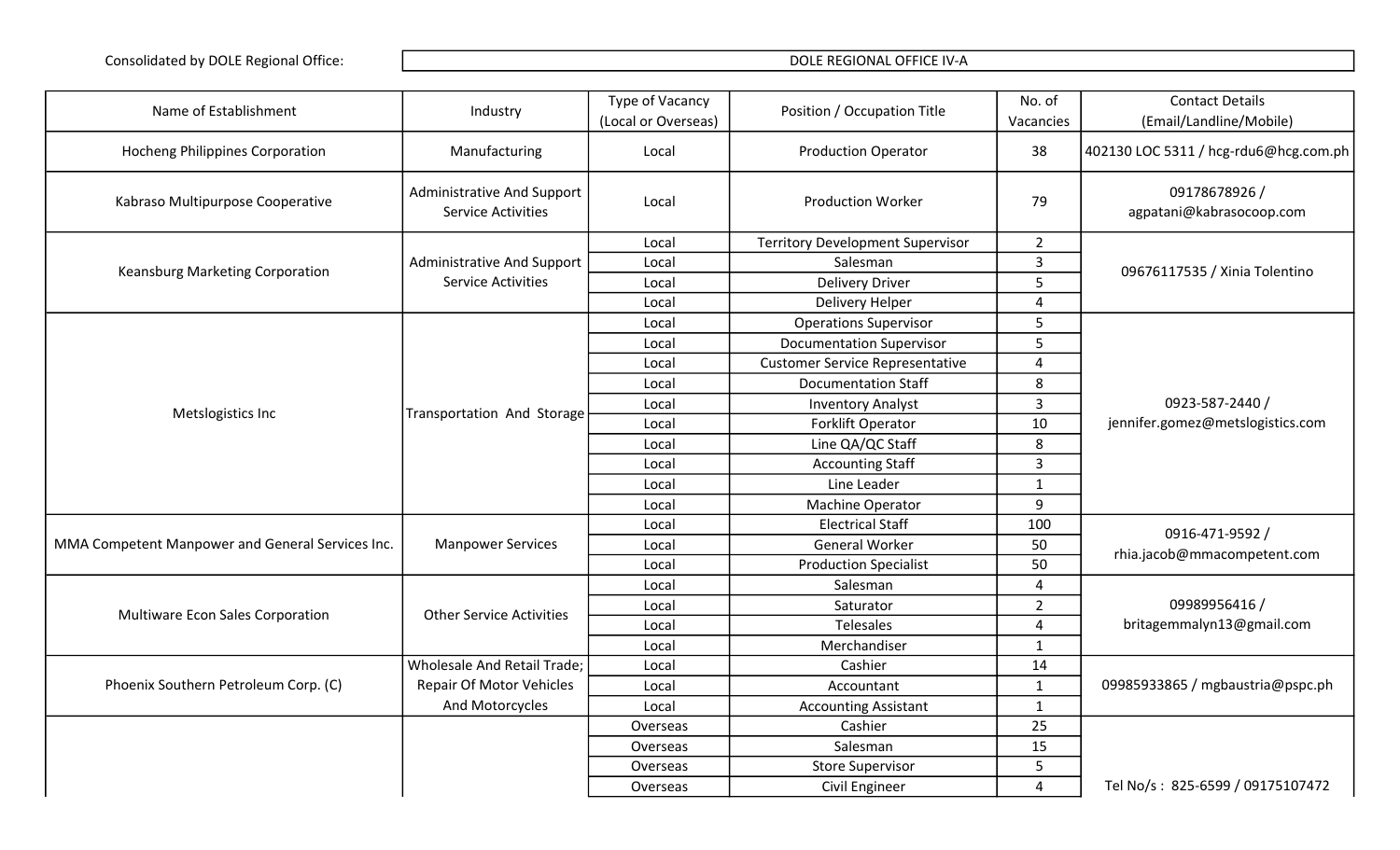| Name of Establishment                      | Industry                                                | Type of Vacancy     | Position / Occupation Title        | No. of         | <b>Contact Details</b>                          |
|--------------------------------------------|---------------------------------------------------------|---------------------|------------------------------------|----------------|-------------------------------------------------|
|                                            |                                                         | (Local or Overseas) |                                    | Vacancies      | (Email/Landline/Mobile)                         |
| Pisces International Placement Corp. (C)   | <b>Manpower Services</b>                                | Overseas            | Mason                              | $\overline{2}$ | Email Address:                                  |
|                                            |                                                         | Overseas            | Draftsman                          | $\mathbf{1}$   | piscesinternational@yahoo.com                   |
|                                            |                                                         | Overseas            | Hairstylist                        | $\overline{3}$ | Website: www.piscesplacement.com                |
|                                            |                                                         | Overseas            | Coffeemaker                        | $\mathbf{1}$   |                                                 |
|                                            |                                                         | Overseas            | Car Mechanic                       | $\overline{3}$ |                                                 |
|                                            |                                                         | Overseas            | Vehicle Polishing Agent            | $\overline{2}$ |                                                 |
|                                            |                                                         | Local               | Forklift Operator                  | $10\,$         |                                                 |
|                                            |                                                         | Local               | Warehouseman                       | 5              |                                                 |
| <b>Powerserve Marketing And Promotions</b> | Administrative And Support<br><b>Service Activities</b> | Local               | Janitor                            | 10             | 09997867310 / cpo.dole4a@gmail.com              |
|                                            |                                                         | Local               | Merchandiser                       | 12             |                                                 |
|                                            |                                                         | Local               | Mapper                             | 25             |                                                 |
|                                            |                                                         |                     |                                    |                | 09178593586 / hr1rmpi@rohm-                     |
| Rohm Mechatech Philippines, Inc.           | Manufacturing                                           | Local               | Sales Supervisor                   | $\mathbf{1}$   | mechatech.co.jp                                 |
|                                            |                                                         | Local               | <b>Production Worker</b>           | 91             |                                                 |
|                                            | Manufacturing                                           | Local               | <b>Company Nurse</b>               | $\mathbf{1}$   | 09201155408 / arbayatan25@gmail.com             |
| Royal Tern Ceramins Phils, Inc.            |                                                         | Local               | <b>Electronics Engineer</b>        | $\overline{3}$ |                                                 |
|                                            |                                                         | Local               | Electrician                        | $\mathbf{1}$   |                                                 |
| Serbiz Multi-purpose Cooperative           | <b>Manpower Services</b>                                | Local               | Rider                              | 10             | 09177243825 /                                   |
|                                            |                                                         | Local               | <b>Production Worker</b>           | 40             | https://toktok.ph/rider/11111978200             |
|                                            |                                                         | Local               | Merchandiser                       | 9              |                                                 |
|                                            |                                                         | Local               | Mold Setter                        | $\overline{4}$ |                                                 |
|                                            |                                                         | Local               | Plastic Injection Machine Operator | 15             |                                                 |
|                                            |                                                         | Local               | <b>Production Assembler</b>        | 58             |                                                 |
| Skilled Staff Resources, Inc.              |                                                         | Local               | <b>Production Head</b>             | $\mathbf{1}$   | 0917-815-2649/0925-625-1403/(02)<br>8373 1734 / |
|                                            | <b>Manpower Services</b>                                | Local               | Promodiser                         | 6              |                                                 |
|                                            |                                                         | Local               | <b>Quality Assurance</b>           | $\overline{3}$ | sssi.recruitment.ph@gmail.com                   |
|                                            |                                                         | Local               | <b>Quality Control</b>             | 5              |                                                 |
|                                            |                                                         | Local               | <b>Quality Control</b>             | 6              |                                                 |
|                                            |                                                         | Local               | <b>Warehouse Assistant</b>         | $\overline{4}$ |                                                 |
|                                            |                                                         | Local               | <b>Production Helper</b>           | $\overline{7}$ |                                                 |
| Skills and Talent Employment Pool Inc      | <b>Manpower Services</b>                                | Local               | Electrician                        | $\mathbf{1}$   | 09228692588 /                                   |
|                                            |                                                         | Local               | Sales Promoter                     | 13             | menal.mendoza@gmail.com                         |
|                                            |                                                         | Local               | <b>Boiler Operator</b>             | $\mathbf{1}$   |                                                 |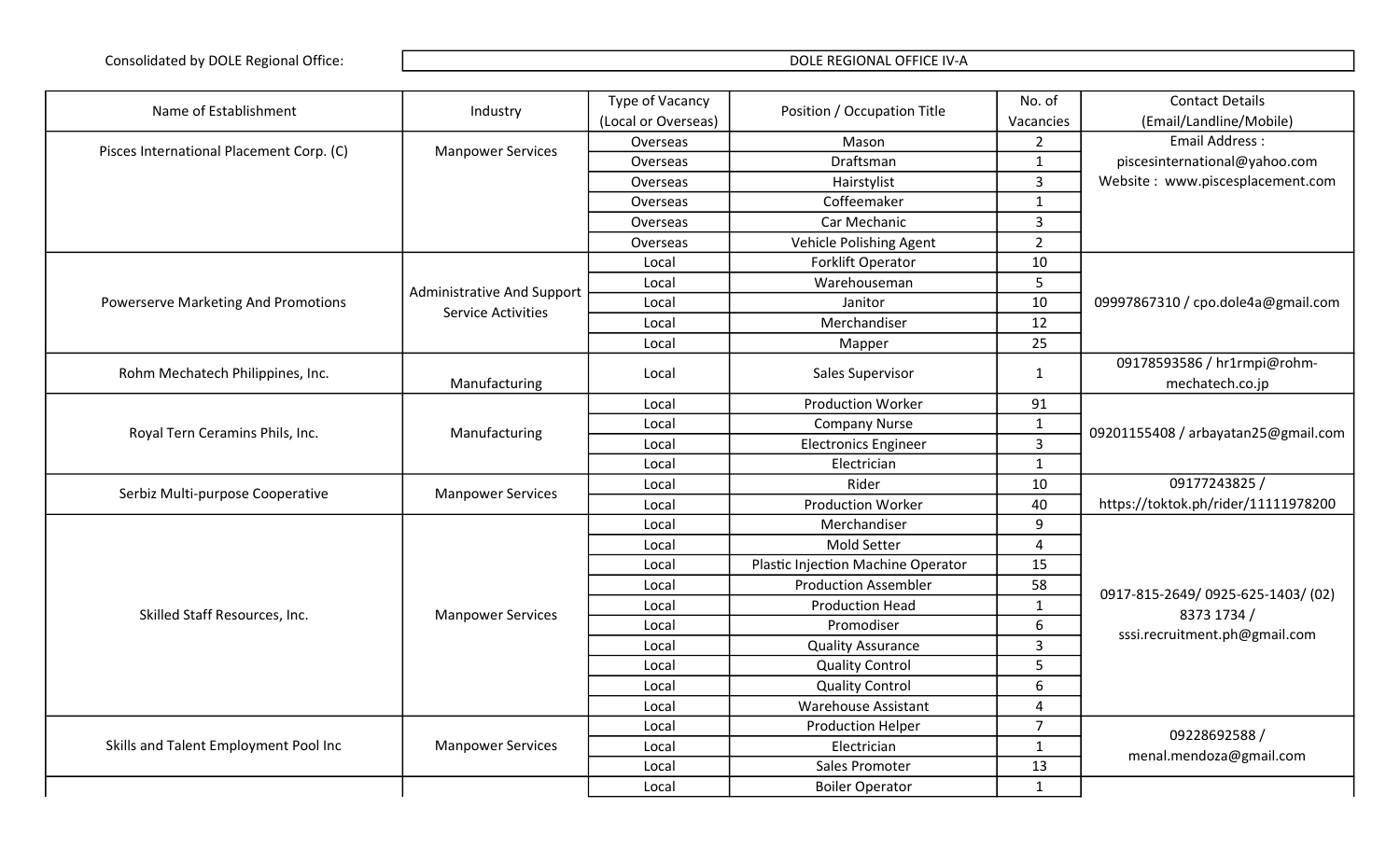| Name of Establishment                          | Industry                                     | Type of Vacancy     | Position / Occupation Title          | No. of         | <b>Contact Details</b>                |
|------------------------------------------------|----------------------------------------------|---------------------|--------------------------------------|----------------|---------------------------------------|
|                                                |                                              | (Local or Overseas) |                                      | Vacancies      | (Email/Landline/Mobile)               |
|                                                |                                              | Local               | <b>Company Nurse</b>                 | $\mathbf{1}$   |                                       |
|                                                |                                              | Local               | <b>Dressing Plant Worker</b>         | 3              |                                       |
| Sustamina Agri-Industrial Corporation (C)      | griculture, Forestry And Fishin              | Local               | <b>Electrical Engineer</b>           | $\mathbf{1}$   | 09275710473/09285590328 /             |
|                                                |                                              | Local               | Junior Programmer                    | $\overline{2}$ | santaana_hrd@sustamina.com.ph         |
|                                                |                                              | Local               | Maintenance Staff                    | 5              |                                       |
|                                                |                                              | Local               | <b>Mechanical Engineer</b>           | $\mathbf{1}$   |                                       |
|                                                |                                              | Local               | Vaccinator                           | $\mathbf{1}$   |                                       |
| Taytay sa Kauswagan Inc.                       | Financial And Insurance<br><b>Activities</b> | Local               | <b>Field Coordinator</b>             | 1              | 09359189479 / jonascoroza23@gmail.com |
|                                                |                                              | Local               | Junior Computer Graphic Artist       | 1              |                                       |
|                                                |                                              | Local               | <b>Computer Programmer</b>           | $\overline{2}$ |                                       |
|                                                |                                              | Local               | <b>IT Support</b>                    | $\overline{2}$ |                                       |
| <b>United Graphic Expression Corporation</b>   | Manufacturing                                | Local               | <b>Quality Assurance Analyst</b>     | $\mathbf{1}$   | 09175255165 / jrmichael@ugecorp.com   |
|                                                |                                              | Local               | <b>Company Nurse</b>                 | $\mathbf{1}$   |                                       |
|                                                |                                              | Local               | <b>Resource Planner</b>              | $\mathbf{1}$   |                                       |
|                                                |                                              | Local               | <b>Electrical Service Technician</b> | $\overline{2}$ |                                       |
|                                                |                                              | Local               | <b>Food Production Staff</b>         | 150            |                                       |
|                                                |                                              | Local               | AutoCAD Operator                     | $\mathbf{1}$   |                                       |
|                                                |                                              | Local               | <b>Executive Assistant</b>           | $\mathbf{1}$   |                                       |
|                                                | <b>Administrative And Support</b>            | Local               | Sales Admin                          | $\mathbf{1}$   | 09998890177 /                         |
| WESERVE Management and Manpower Services, Inc. | <b>Service Activities</b>                    | Local               | Welder                               | $\overline{2}$ | alice.layo@weserveph.com              |
|                                                |                                              | Local               | Painter                              | $\overline{2}$ |                                       |
|                                                |                                              | Local               | <b>Driver</b>                        | $\mathbf{1}$   |                                       |
|                                                |                                              | Local               | <b>Warehouse Assistant</b>           | $\mathbf{1}$   |                                       |
|                                                |                                              | Local               | Lens Grinder                         | $\mathbf{1}$   |                                       |
|                                                |                                              | Local               | <b>Market Strategy</b>               | $\mathbf{1}$   |                                       |
| Workbank Inc                                   | <b>Information And</b>                       | Local               | <b>Digital Marketing Specialist</b>  | $\mathbf{1}$   | 0917 705 8436 /                       |
|                                                | Communication                                | Local               | <b>Technical Content Writer</b>      | $\mathbf{1}$   | angel.dastjerdi@workbank.com          |
|                                                |                                              | Local               | Marketing Intern (For Partnerships)  | 5              |                                       |
|                                                |                                              | Local               | <b>Store Supervisor</b>              | 4              |                                       |
|                                                | Wholesale And Retail Trade;                  | Local               | Sales Assistant                      | 5              |                                       |
| Ace Hardware Philippines Inc. (Laguna)         | <b>Repair Of Motor Vehicles</b>              | Local               | Sales Clerk                          | 14             | acesouthluzonrecruitment@gmail.com/09 |
|                                                | And Motorcyclas                              | Local               | <b>Stock Clerk</b>                   | $\overline{2}$ | 99 220 9803                           |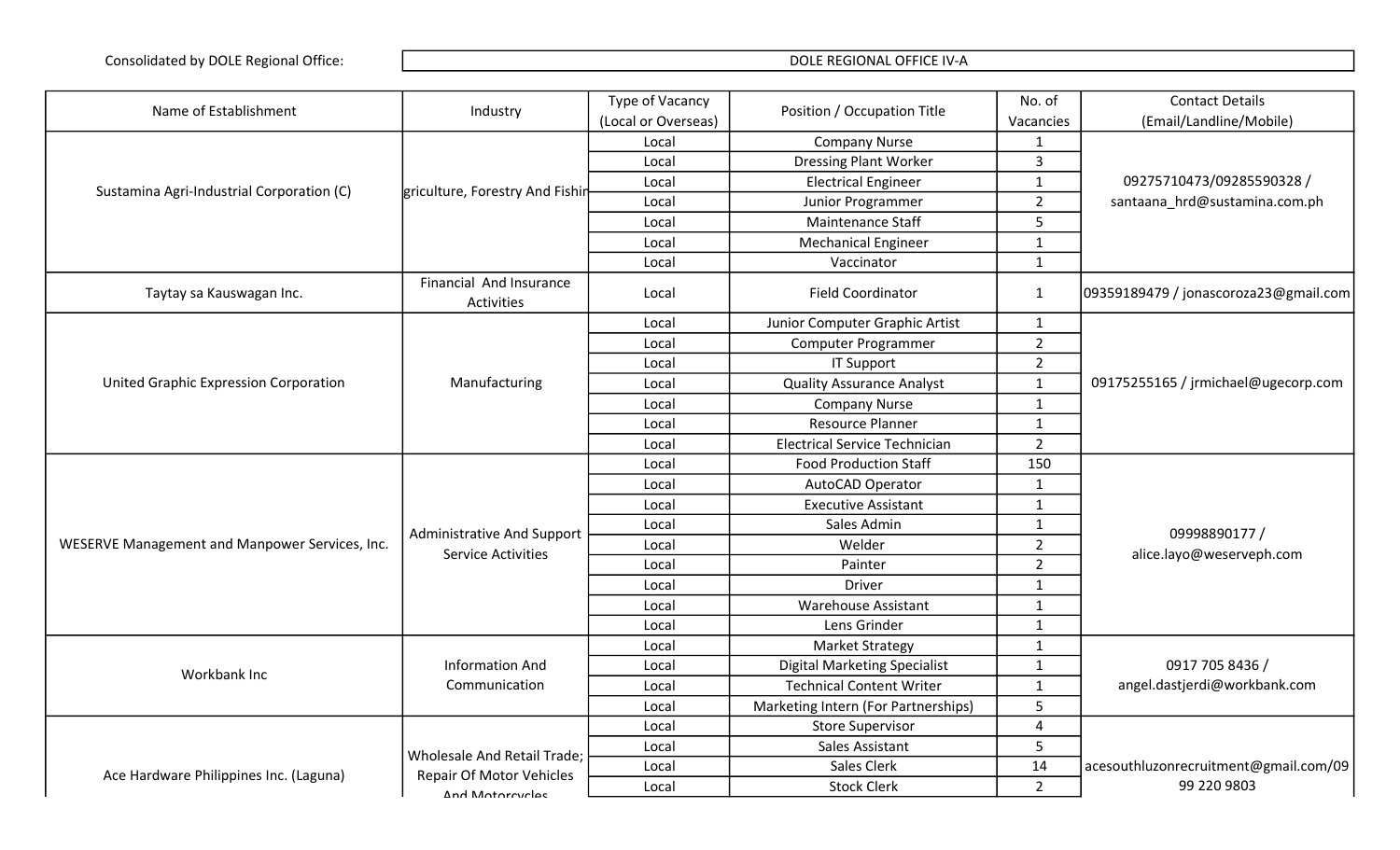| Name of Establishment                          | Industry                          | Type of Vacancy     | Position / Occupation Title                 | No. of         | <b>Contact Details</b>                              |
|------------------------------------------------|-----------------------------------|---------------------|---------------------------------------------|----------------|-----------------------------------------------------|
|                                                |                                   | (Local or Overseas) |                                             | Vacancies      | (Email/Landline/Mobile)                             |
|                                                | <del>Anu motorcycles</del>        | Local               | Cashier                                     | 4              |                                                     |
|                                                |                                   | Local               | <b>Counter Supervisor</b>                   | $\mathbf{1}$   |                                                     |
| ams Asia Inc.                                  | Manufacturing                     | Local               | Technician                                  | 4              | mmcervantes23@gmail.com /                           |
|                                                |                                   | Local               | <b>Engineering Staff</b>                    | 4              | '09083317700                                        |
|                                                |                                   | Local               | Pre-seller                                  | 15             |                                                     |
|                                                |                                   | Local               | Auto Electrician                            | $2^{\circ}$    |                                                     |
| ARC Refreshment Corporation (L)                | Manufacturing                     | Local               | Auto Mechanic                               | $\mathbf{1}$   | mmemyerro@arc.com.ph / '09690595932                 |
|                                                |                                   | Local               | <b>Territory Dealer Specialist</b>          | $\overline{3}$ |                                                     |
|                                                |                                   | Local               | Salesman                                    | 6              |                                                     |
|                                                |                                   | Local               | <b>Company Nurse</b>                        | $\mathbf{1}$   |                                                     |
|                                                |                                   | Local               | <b>Manufacturing Technician</b>             | 20             | ericajushane.pomar@asia-brewery.com /               |
| Asia Brewery, Inc.                             | Manufacturing                     | Local               | <b>Operations Crew</b>                      | 5              | '09278015492                                        |
|                                                |                                   | Local               | Manufacturing Technical Training Specialist | $\mathbf{1}$   |                                                     |
|                                                |                                   | Local               | Interpreter                                 | $\mathbf{1}$   |                                                     |
|                                                |                                   | Local               | <b>Logistics Control Staff</b>              | $\overline{3}$ |                                                     |
|                                                | Manufacturing                     | Local               | <b>Production Engineer</b>                  | $\overline{4}$ | analyn.quimio@brother-biph.com.ph /<br>'09190043263 |
|                                                |                                   | Local               | <b>Production Operator</b>                  | 74             |                                                     |
| Brother Industries Philippines Inc. (Laguna)   |                                   | Local               | <b>Production Senior Engineer</b>           | $\mathbf{1}$   |                                                     |
|                                                |                                   | Local               | <b>Purchasing Staff</b>                     | 4              |                                                     |
|                                                |                                   | Local               | Senior Equipment Engineer                   | $\mathbf{1}$   |                                                     |
|                                                |                                   | Local               | <b>Shipping Staff</b>                       | $\overline{2}$ |                                                     |
|                                                |                                   | Local               | Delivery Helper                             | $\overline{4}$ |                                                     |
|                                                | <b>Administrative And Support</b> | Local               | Maintenance/Utility                         | $\overline{3}$ | jannetcomiamercado@gmail.com /                      |
| CASS71 Management and Outsourcing Service Corp | <b>Service Activities</b>         | Local               | Sales Agent                                 | 13             | '09279904595                                        |
|                                                |                                   | Local               | <b>Truck Driver</b>                         | $\mathbf{1}$   |                                                     |
| Daiwa Seiko Philippines Corporation            | Manufacturing                     | Local               | Production Worker                           | 84             | recruitment@daiwa-seiko.com.ph /<br>'09189349306    |
| Deliscents Inc.                                |                                   | Local               | <b>Production Team Member</b>               | 20             | erwin.viola@misterdonut.ph /                        |
|                                                | Manufacturing                     | Local               | Production Team Member - Dispatcher         | 10             | '09178899815                                        |
|                                                |                                   | Local               | <b>Production Operator</b>                  | 98             | bryanlaxamana8891@yahoo.com.ph /                    |
|                                                | <b>Administrative And Support</b> | Local               | Welder                                      | 100            |                                                     |
| DLR Local Manpower Agency (Laguna)             | <b>Service Activities</b>         | Local               | Machine Operator                            | 100            | punongbayankaye2@yahoo.com /                        |
|                                                |                                   | Local               | <b>Quality Controller</b>                   | 30             | '09196681002 / '09485054782                         |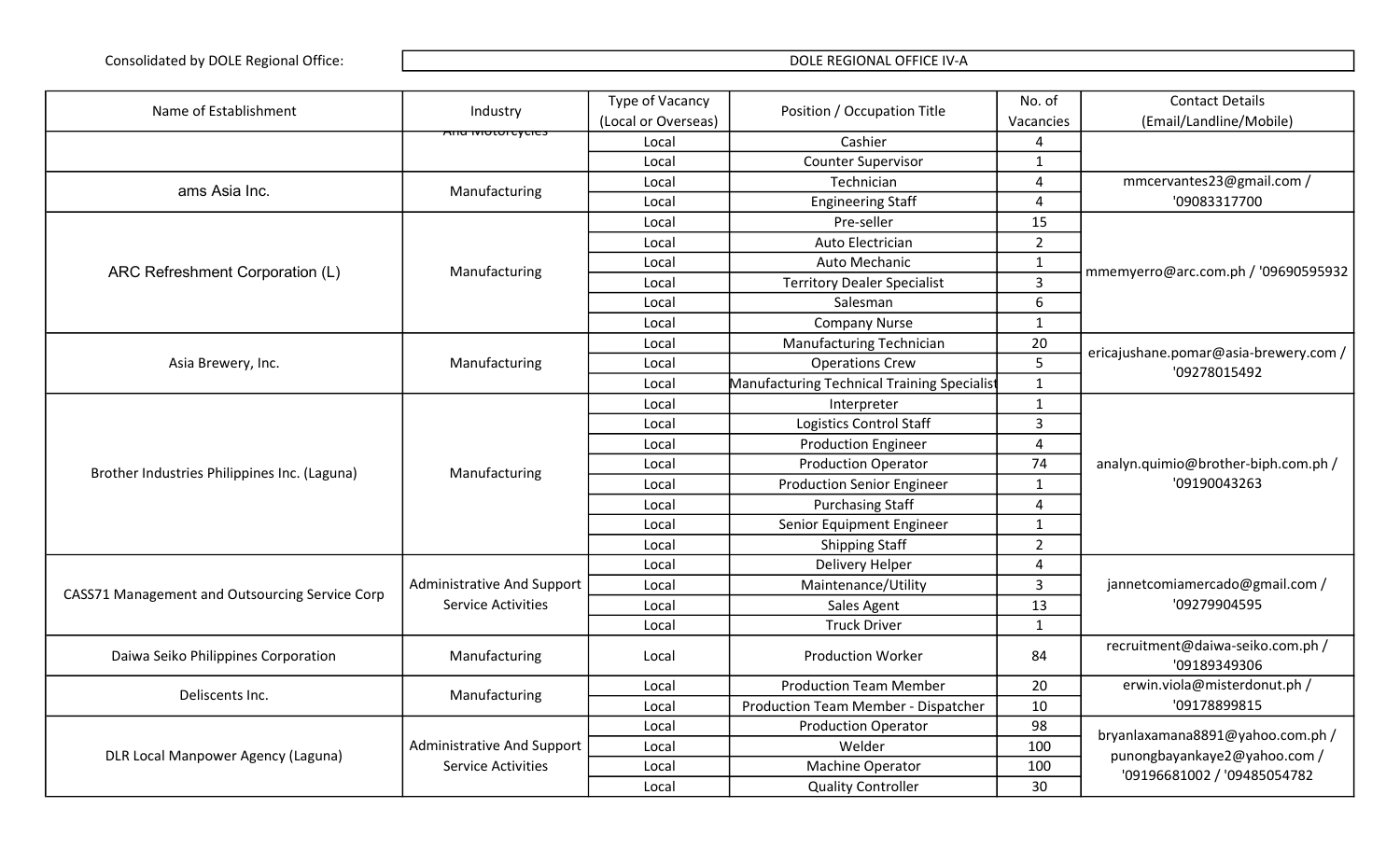| Name of Establishment                          | Industry                        | Type of Vacancy     | Position / Occupation Title               | No. of           | <b>Contact Details</b>                             |
|------------------------------------------------|---------------------------------|---------------------|-------------------------------------------|------------------|----------------------------------------------------|
|                                                |                                 | (Local or Overseas) |                                           | Vacancies        | (Email/Landline/Mobile)                            |
| Epson Precision (Philippines), Inc.(Laguna)    | Manufacturing                   | Local               | <b>Production Operator</b>                | 979              | adrian.lintan@eppi.epson.com.ph /<br>+639173222740 |
|                                                |                                 | Local               | <b>Company Nurse</b>                      | 5                |                                                    |
|                                                | H - Transportation And          | Local               | Encoder                                   | 8                |                                                    |
| <b>Fast Services Corporation (Laguna)</b>      | Storage                         | Local               | <b>Industrial Engineer</b>                | 5                | nrsilot@fastgroup.biz / '09950332583               |
|                                                |                                 | Local               | Picker                                    | 23               |                                                    |
|                                                |                                 | Local               | <b>Accounting Staff</b>                   | $\overline{2}$   |                                                    |
|                                                |                                 | Local               | Ground utility                            | 10               |                                                    |
|                                                |                                 | Local               | Picker                                    | $\boldsymbol{9}$ |                                                    |
|                                                |                                 | Local               | <b>Production Operator</b>                | 174              | jhune.s.deguzman@gmail.com /                       |
| First Choice Contractors and Manpower Services | <b>Other Service Activities</b> | Local               | <b>Production Utility</b>                 | 10               | FCCAMS@GMAIL.COM / '09171255423                    |
|                                                |                                 |                     | Sales Staff                               |                  |                                                    |
|                                                |                                 | Local               |                                           | $\overline{2}$   |                                                    |
|                                                |                                 | Local               | Visual Inspector                          | 5                |                                                    |
|                                                |                                 | Local               | Warehouseman                              | 60               |                                                    |
|                                                |                                 | Local               | <b>Production Operator</b>                | 81               |                                                    |
|                                                | Manufacturing                   | Local               | <b>Production Supervisor</b>              | 10               | gladys.recinto@gmail.com / 0906-758-<br>7540       |
| Ionics EMS Inc. (Laguna)                       |                                 | Local               | <b>Production and Material Planner</b>    | 10               |                                                    |
|                                                |                                 | Local               | <b>Industrial Engineer</b>                | 10               |                                                    |
|                                                |                                 | Local               | Process Engineer                          | 10               |                                                    |
|                                                |                                 | Local               | <b>Accounting Officer</b>                 | 10               | vajacctghiring.jmc@gmail.com /                     |
| Jimenea Management Resources Co.               | <b>Other Service Activities</b> | Local               | <b>Collection Officer</b>                 | 10               | '09171930554                                       |
|                                                |                                 | Local               | <b>Property Accountant</b>                | 3                |                                                    |
|                                                |                                 | Local               | <b>Factory Worker</b>                     | 100              |                                                    |
| Leslie Corporation                             | Manufacturing                   | Local               | Maintenance Technician                    | 5                | rogena.natanauan@leslie.com.ph92 /                 |
|                                                |                                 | Local               | Facilities Technician (Aircon Technician) | $\overline{2}$   | '09389485975                                       |
|                                                |                                 | Local               | Logistics Checker                         | $\overline{2}$   |                                                    |
|                                                |                                 | Local               | <b>Accounting Staff</b>                   | $\mathbf{1}$     |                                                    |
|                                                |                                 | Local               | Auditor                                   | $\mathbf{1}$     |                                                    |
|                                                |                                 | Local               | Office Staff                              | $\overline{2}$   |                                                    |
|                                                | Wholesale And Retail Trade;     | Local               | <b>Registration Staff (Project-Based)</b> | $\mathbf{1}$     |                                                    |
| <b>Motorcentral Sales Corporation</b>          | <b>Repair Of Motor Vehicles</b> | Local               | <b>Branch Head</b>                        | $\mathbf{1}$     | recruitment.motorcentral@gmail.com /               |
|                                                | And Motorcycles                 | Local               | Mechanic                                  | 4                | '09177045946                                       |
|                                                |                                 | Local               | Sales Assistant                           | $\mathbf{1}$     |                                                    |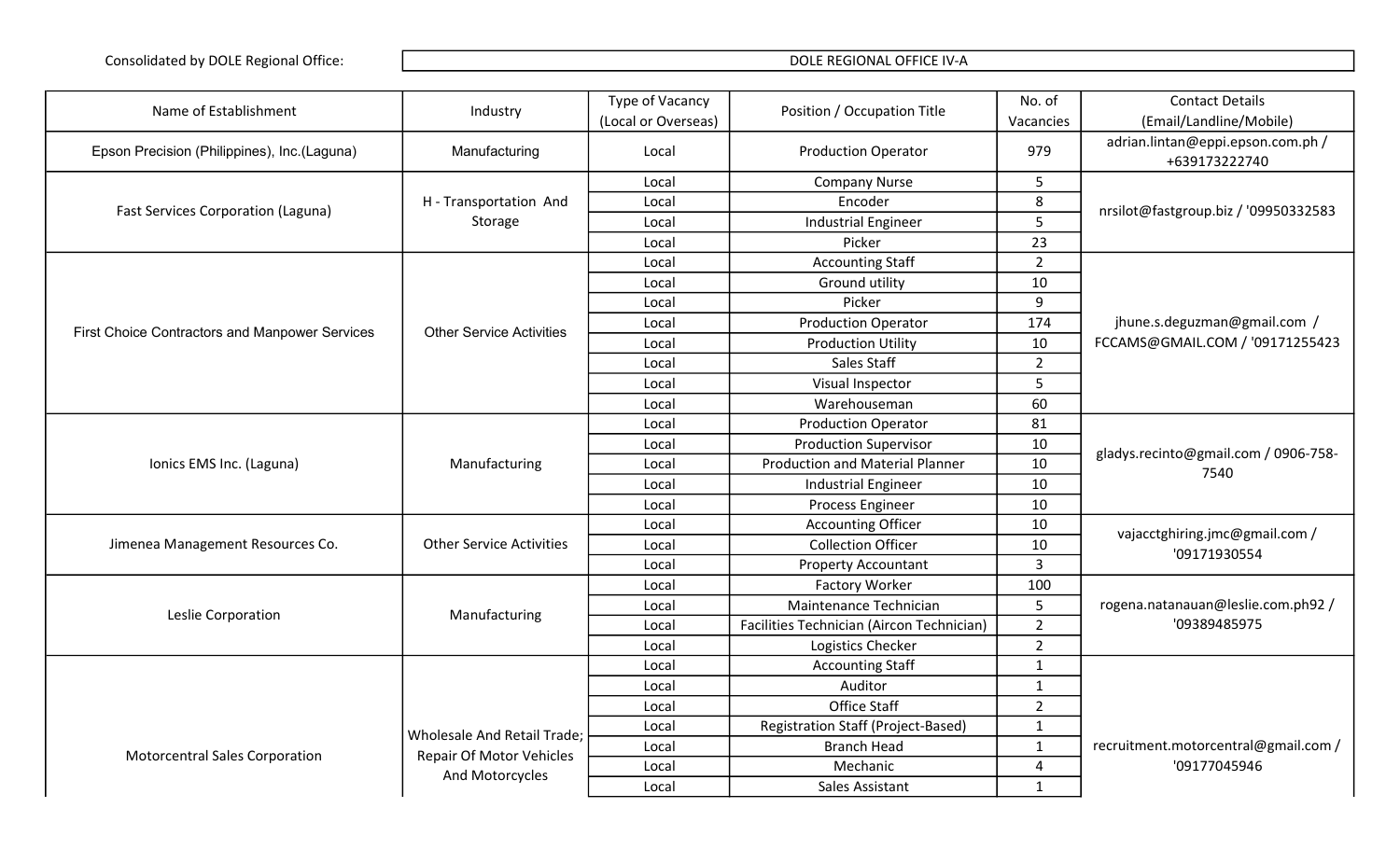| Name of Establishment                      | Industry                          | Type of Vacancy     | Position / Occupation Title              | No. of         | <b>Contact Details</b>                  |
|--------------------------------------------|-----------------------------------|---------------------|------------------------------------------|----------------|-----------------------------------------|
|                                            |                                   | (Local or Overseas) |                                          | Vacancies      | (Email/Landline/Mobile)                 |
|                                            |                                   | Local               | <b>Branch Marketing Staff</b>            | $\overline{2}$ |                                         |
|                                            |                                   | Local               | <b>Inventory Staff</b>                   | $\mathbf{1}$   |                                         |
|                                            |                                   | Local               | <b>Inventory Staff Reserve</b>           | $\mathbf{1}$   |                                         |
|                                            | <b>Administrative And Support</b> | Local               | <b>Production Operator</b>               | 98             |                                         |
| Naivivs Contractor and Trading Corporation | <b>Service Activities</b>         | Local               | Driver                                   | $\overline{2}$ | gildcruz.nct20@gmail.com / '09190076372 |
|                                            |                                   | Local               | Welder/Forklift Operator                 | 20             |                                         |
|                                            |                                   | Local               | Sales Associate                          | 11             |                                         |
|                                            |                                   | Local               | <b>HR Assistant</b>                      | $\mathbf{1}$   |                                         |
|                                            |                                   | Local               | <b>Audit Assistant</b>                   | $\overline{2}$ |                                         |
|                                            |                                   | Local               | Sales Administrative Assistant           | $\mathbf{1}$   |                                         |
| <b>Onesimus Corporation (Laguna)</b>       |                                   | Local               | <b>Treasury Assistant</b>                | $\mathbf{1}$   | jtnovela.onesimus@gmail.com /           |
|                                            | Manufacturing                     | Local               | <b>IT Technical Support</b>              | $\mathbf{1}$   | +639253026481                           |
|                                            |                                   | Local               | IT Infrastructure Support                | $\mathbf{1}$   |                                         |
|                                            |                                   | Local               | Sewer                                    | 15             |                                         |
|                                            |                                   | Local               | Warehouse Helper                         | $\mathbf{1}$   |                                         |
|                                            |                                   | Local               | Logistics Helper                         | $\overline{2}$ |                                         |
| Orglink, Inc.                              | <b>Administrative And Support</b> | Local               | <b>Production Operator</b>               | 195            | jobs.orglink@gmail.com / '09175922390   |
|                                            | <b>Service Activities</b>         | Local               | HR Associate (Compensation and Benefits) | $\mathbf{1}$   |                                         |
| Pandayan Bookshop                          | Wholesale And Retail Trade;       | Local               | Cashier                                  | 8              | pandayan.hr@gmail.com / +63 923 306     |
|                                            | <b>Repair Of Motor Vehicles</b>   | Local               | <b>Merchandising Position</b>            | 10             | 1017                                    |
|                                            |                                   | Local               | <b>4W Truck Driver</b>                   | $\overline{2}$ |                                         |
|                                            |                                   | Local               | Accountant                               | $\overline{2}$ |                                         |
|                                            |                                   | Local               | <b>Accounting Staff</b>                  | 9              |                                         |
|                                            |                                   | Local               | <b>Forecourt Attendant</b>               | 10             |                                         |
| Phoenix Southern Petroleum Corp (Laguna)   | <b>Administrative And Support</b> | Local               | Junior Legal Officer                     | $\mathbf{1}$   |                                         |
|                                            | <b>Service Activities</b>         | Local               | <b>Pollution Control Officer</b>         | $\mathbf{1}$   | mgbaustria@pspc.ph / '09985933865       |
|                                            |                                   | Local               | <b>Poultry Staff</b>                     | 4              |                                         |
|                                            |                                   | Local               | <b>Store Crew</b>                        | $\mathbf{1}$   |                                         |
|                                            |                                   | Local               | <b>Tanker Driver</b>                     | 10             |                                         |
|                                            |                                   | Local               | <b>Truck Mechanic</b>                    | $\overline{2}$ |                                         |
|                                            |                                   | Local               | <b>Production Operator</b>               | 173            | pipols_businessdev@hotmail.com /        |
| Pipols Synergy Management Services Inc.    | Manufacturing                     | Local               | <b>Quality Control</b>                   | 9              | '09498958143 / 09169667212 /            |
|                                            |                                   | Local               | <b>Counter Checker</b>                   | $\overline{2}$ | 09498958143                             |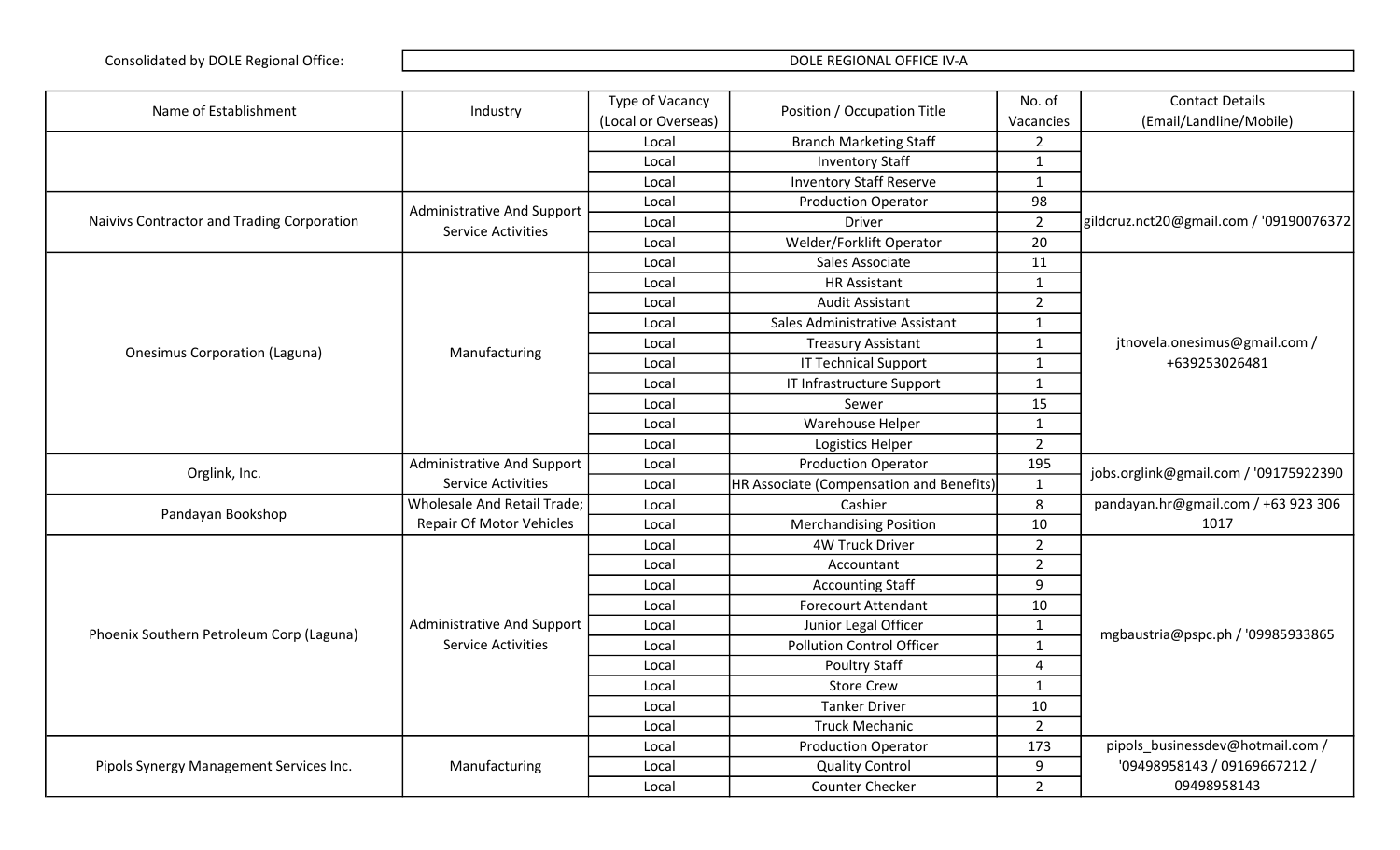| Name of Establishment                                | Industry                                                       | Type of Vacancy     | Position / Occupation Title          | No. of         | <b>Contact Details</b>                          |
|------------------------------------------------------|----------------------------------------------------------------|---------------------|--------------------------------------|----------------|-------------------------------------------------|
|                                                      |                                                                | (Local or Overseas) |                                      | Vacancies      | (Email/Landline/Mobile)                         |
| Powerlane Resources Inc.                             | Manufacturing                                                  | Local               | <b>Production Operator</b>           | 962            | recruitment@powerlane.com.ph /<br>'09190019035  |
|                                                      |                                                                | Local               | Salesman                             | $\overline{3}$ | lalainekatigbak@yahoo.com /                     |
| Princeton Ent. Inc. (Laguna)                         | <b>Other Service Activities</b>                                | Local               | <b>Warehouse Personnel</b>           | 8              | princetonentinc18@gmail.com /                   |
|                                                      |                                                                | Local               | <b>Delivery Helper</b>               | 5              | '09954774341                                    |
|                                                      |                                                                | Local               | <b>Management Trainee</b>            | 5              |                                                 |
|                                                      |                                                                | Local               | <b>Accounting Staff</b>              | $\overline{2}$ |                                                 |
|                                                      |                                                                | Local               | Data Encoder                         | $\overline{2}$ |                                                 |
|                                                      | Wholesale And Retail Trade;                                    | Local               | <b>Field Purchaser</b>               | $\mathbf{1}$   |                                                 |
| Right Goods Phils. Inc.                              | Repair Of Motor Vehicles                                       | Local               | Salesman                             | 10             | rgpisouth.hr@gmail.com / '09175536785           |
|                                                      | And Motorcycles                                                | Local               | <b>Delivery Crew</b>                 | 10             |                                                 |
|                                                      |                                                                | Local               | Merchandiser                         | 10             |                                                 |
|                                                      |                                                                | Local               | Welder                               | $\mathbf{1}$   |                                                 |
|                                                      |                                                                | Local               | Manufacturing Aide                   | 198            |                                                 |
|                                                      | <b>Administrative And Support</b><br><b>Service Activities</b> | Local               | <b>Sanitation Personnel</b>          | 25             | jonathan_cocos@romacgroup.com /<br>'09770875464 |
| Romac Services and Trading, Inc.                     |                                                                | Local               | <b>Industrial Engineer</b>           | $\mathbf{1}$   |                                                 |
|                                                      |                                                                | Local               | Project Coordinator                  | $\overline{2}$ |                                                 |
|                                                      |                                                                | Local               | Housekeeping Attendant               | 14             | Micah.hufano@sodexo.com / 0977-774-<br>5991     |
|                                                      |                                                                | Local               | <b>Plant Operations Staff</b>        | 9              |                                                 |
|                                                      |                                                                | Local               | <b>Cylinder Washer</b>               | $\overline{2}$ |                                                 |
| Sodexo Onsite Services Philippines                   | <b>Other Service Activities</b>                                | Local               | <b>HSE Officer</b>                   | $\overline{2}$ |                                                 |
|                                                      |                                                                | Local               | <b>Industrial Cleaner</b>            | $\overline{2}$ |                                                 |
|                                                      |                                                                | Local               | Mechanic Technician                  | $\overline{2}$ |                                                 |
|                                                      |                                                                | Local               | <b>Employee Relation Specialist</b>  | $\mathbf{1}$   | sartenilda353@gmail.com /                       |
| <b>SPI Corporation</b>                               | Manufacturing                                                  | Local               | <b>Production Operator</b>           | 87             | '09679476906                                    |
|                                                      |                                                                | Local               | <b>Industrial Engineer</b>           | $\overline{2}$ |                                                 |
|                                                      |                                                                | Local               | <b>Audit Specialist</b>              | 10             |                                                 |
|                                                      |                                                                | Local               | <b>Batching Manager</b>              | $\mathbf{1}$   |                                                 |
|                                                      |                                                                | Local               | <b>Collection Specialist</b>         | 5              |                                                 |
| Sr. Sto. Niño de Cebu Resources and Development Corp | <b>Real Estate Activities</b>                                  | Local               | <b>Customer Care Specialist</b>      | $\overline{2}$ |                                                 |
|                                                      |                                                                | Local               | <b>Finance Accounting Manager</b>    | $\overline{4}$ | mariafe.belen@snrdc.com / '09985423974          |
|                                                      |                                                                | Local               | <b>Finance Accounting Specialist</b> | 5              |                                                 |
|                                                      |                                                                | Local               | <b>Operations Audit Specialist</b>   | 10             |                                                 |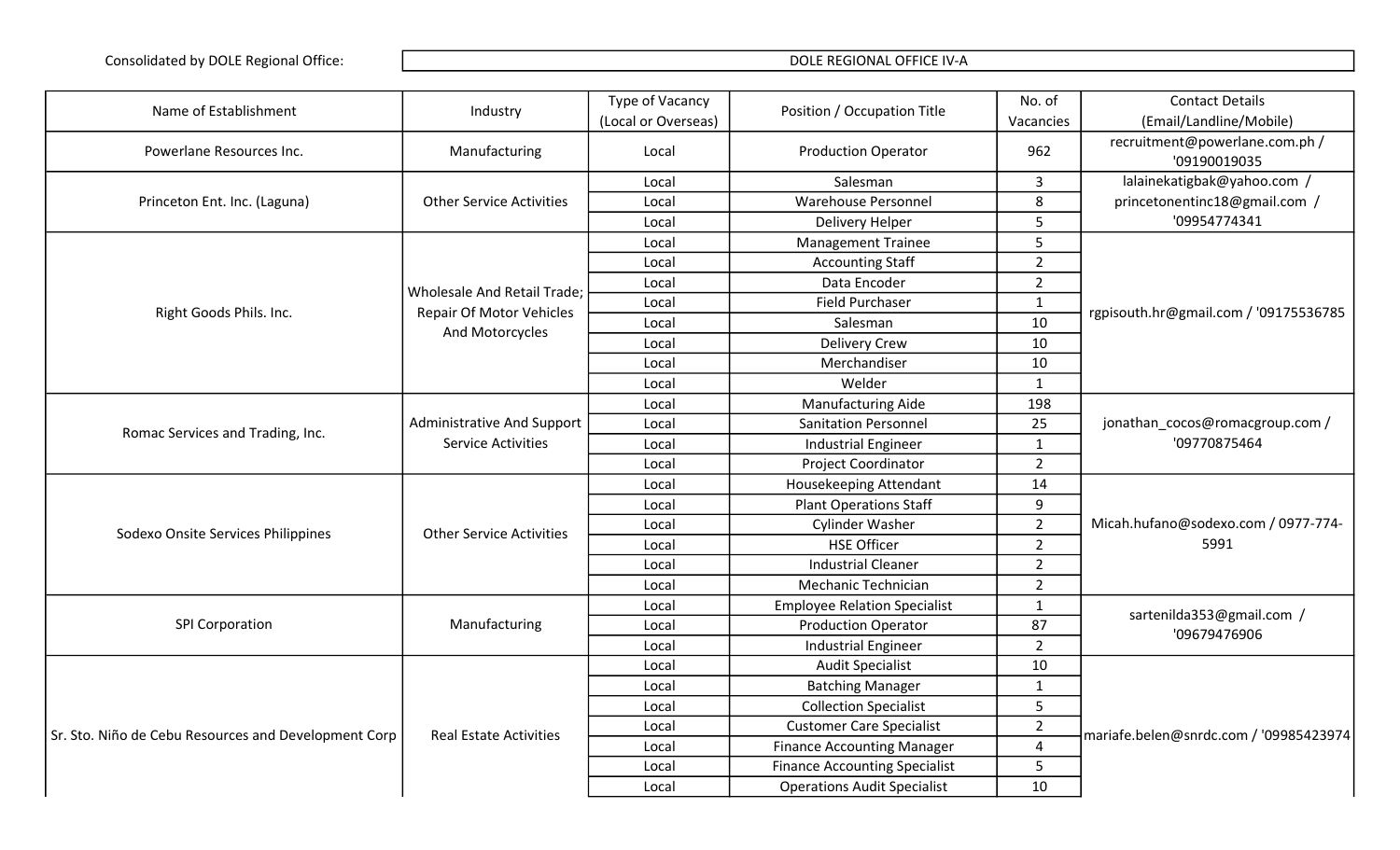| Name of Establishment                             | Industry                          | Type of Vacancy     | Position / Occupation Title   | No. of         | <b>Contact Details</b>                 |
|---------------------------------------------------|-----------------------------------|---------------------|-------------------------------|----------------|----------------------------------------|
|                                                   |                                   | (Local or Overseas) |                               | Vacancies      | (Email/Landline/Mobile)                |
|                                                   |                                   | Local               | Service Management Cashier    | 6              |                                        |
|                                                   |                                   | Local               | Engineer                      | $\mathbf{1}$   |                                        |
|                                                   |                                   | Local               | <b>Procurement Staff</b>      | $2^{\circ}$    |                                        |
| Sta. Rosa Motor Works, Inc.                       | Manufacturing                     | Local               | <b>Accounting Staff</b>       | $2^{\circ}$    | info@santarosaph.com / '09189049721    |
|                                                   |                                   | Local               | <b>Production Staff</b>       | $2^{\circ}$    |                                        |
|                                                   |                                   | Local               | <b>Company Nurse</b>          | $\mathbf{1}$   |                                        |
|                                                   | <b>Administrative And Support</b> | Local               | <b>Production Helper</b>      | 34             | mmhernandez0603@gmail.com /            |
| <b>Staff Search Asia Service Cooperative</b>      | <b>Service Activities</b>         | Local               | <b>Technician Aide</b>        | $\mathbf{1}$   | '09284259489                           |
|                                                   |                                   | Local               | <b>Utility Helper</b>         | 10             |                                        |
|                                                   | <b>Administrative And Support</b> | Local               | <b>Branch Specialist</b>      | 10             | jphumanresource2022@gmail.com /        |
| Wizard Manpower and Allied Services Inc. (Laguna) | <b>Service Activities</b>         | Local               | <b>Stock Refiller</b>         | 10             | '09552712424                           |
|                                                   |                                   | Local               | Cashier                       | 10             |                                        |
|                                                   |                                   | Local               | <b>Food Production Clerk</b>  | 10             |                                        |
| 1st Northern International Placement, Inc.        | Administrative And Support        | Overseas            | <b>Nurse</b>                  | 25             | welfare@1stnortherninternational.com / |
|                                                   | <b>Service Activities</b>         | Overseas            | <b>Nurse</b>                  | 300            | 0927-878-1514                          |
|                                                   | Manufacturing                     | Local               | <b>Production Operator</b>    | 274            | Ruth.Mendoza@amkor.com /               |
| Amkor Technology Philippines, Inc.                |                                   | Local               | <b>Equipment Specialist</b>   | 99             | '09175910104                           |
|                                                   |                                   | Local               | Cadet Engineer                | 4              |                                        |
|                                                   | Electricity, Gas, Steam And       | Local               | <b>Safety Specialist</b>      | $2^{\circ}$    |                                        |
| AP Renewables Inc.                                | Air Conditioning Supply           | Local               | <b>IT Specialist</b>          | $\mathbf{1}$   | jea.ofrin@aboitiz.com / '09659651500   |
|                                                   |                                   | Local               | <b>Procurement Specialist</b> | $2^{\circ}$    |                                        |
|                                                   |                                   | Local               | <b>Chemical Engineer</b>      | $\mathbf{1}$   |                                        |
|                                                   |                                   | Local               | Programmer                    | $\overline{4}$ |                                        |
|                                                   |                                   | Local               | <b>Graphic Artist</b>         | 14             |                                        |
|                                                   |                                   | Local               | Game Designer                 | 5              |                                        |
|                                                   |                                   | Local               | Software QA Tester            | 6              |                                        |
|                                                   | Arts, Entertainment And           | Local               | Senior Programmer             | 3              | rnd.recruitment@aruzegaming.co.jp /    |
| Aruze Global Shared Services Philippines          | Recreation                        | Local               | Mathematician                 | 8              | '09662630640                           |
|                                                   |                                   | Local               | C# Programmer                 | $\mathbf{1}$   |                                        |
|                                                   |                                   | Local               | Senior Graphic Artist         | 10             |                                        |
|                                                   |                                   | Local               | <b>Utility Programmer</b>     | $2^{\circ}$    |                                        |
|                                                   |                                   | Local               | Junior IT Engineer            | 8              |                                        |
|                                                   |                                   | Local               | Senior Programmer             | 1              |                                        |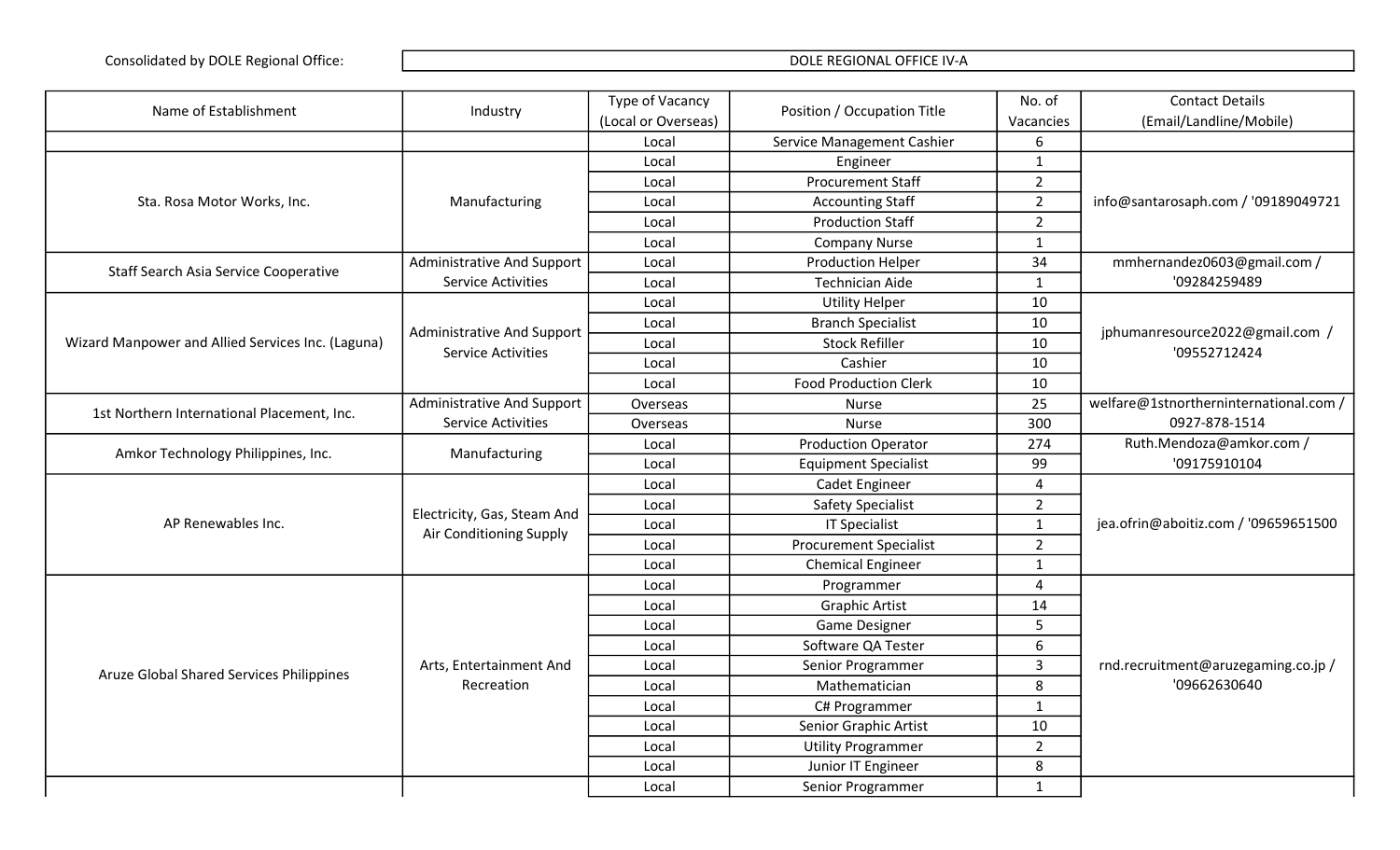| Name of Establishment                          | Industry                                                       | Type of Vacancy     | Position / Occupation Title      | No. of                  | <b>Contact Details</b>                                 |
|------------------------------------------------|----------------------------------------------------------------|---------------------|----------------------------------|-------------------------|--------------------------------------------------------|
|                                                |                                                                | (Local or Overseas) |                                  | Vacancies               | (Email/Landline/Mobile)                                |
|                                                |                                                                | Local               | Sales Supervisor                 |                         |                                                        |
| Aruze Philippines Manufacturing Inc.           | Manufacturing                                                  | Local               | <b>Mechanical Engineer</b>       | $\overline{\mathbf{4}}$ | hr@aruzegaming.com.ph / '09178720950                   |
|                                                |                                                                | Local               | <b>Engineering Staff</b>         | $\mathbf{1}$            |                                                        |
|                                                |                                                                | Local               | <b>Facilities Supervisor</b>     | $\mathbf{1}$            |                                                        |
|                                                |                                                                | Local               | <b>Facilities Engineer</b>       | $\mathbf{1}$            |                                                        |
|                                                |                                                                | Local               | <b>HR Assistant</b>              | $\overline{2}$          |                                                        |
|                                                |                                                                | Local               | <b>Purchasing Staff</b>          | $\mathbf{1}$            |                                                        |
|                                                |                                                                | Local               | <b>Accounting Staff</b>          | $\mathbf{1}$            |                                                        |
|                                                |                                                                | Local               | Safety Officer                   | $\mathbf{1}$            |                                                        |
| <b>Bravo Business Corp</b>                     | <b>Accommodation And Food</b>                                  | Local               | Housekeeping                     | $\mathbf{1}$            | lyka@bravotanauanhotel.com /                           |
|                                                | <b>Service Activities</b>                                      | Local               | <b>Front Desk</b>                | 1                       | '09686897634                                           |
|                                                |                                                                | Local               | Maintenance Staff                | $\mathbf{1}$            |                                                        |
|                                                |                                                                | Local               | <b>Pollution Control Officer</b> | $\mathbf{1}$            |                                                        |
|                                                |                                                                | Local               | Kitchen Staff                    | $\mathbf{1}$            |                                                        |
|                                                |                                                                | Local               | <b>Dining Staff</b>              | $\mathbf{1}$            |                                                        |
| Brother Industries Philippines Inc. (Batangas) | Manufacturing                                                  | Local               | <b>Production Operator</b>       | 92                      | analyn.quimio@brother-biph.com.ph /<br>'09190043263    |
|                                                |                                                                | Local               | <b>Production Operator</b>       | 275                     |                                                        |
| Canon Business Machines Philippines Inc.       | Manufacturing                                                  | Local               | Engineer                         | 19                      | gaw.glenda@mail.canon / '09209748150                   |
|                                                |                                                                | Local               | Logistics/Accounting/Purchasing  | 10                      |                                                        |
|                                                |                                                                | Local               | <b>Production Crew</b>           | 198                     |                                                        |
|                                                |                                                                | Local               | <b>Branch Specialist</b>         | $\mathbf{1}$            |                                                        |
|                                                |                                                                | Local               | <b>Production Supervisor</b>     | $\mathbf{1}$            |                                                        |
|                                                |                                                                | Local               | <b>Registered Chemist</b>        | $\mathbf{1}$            |                                                        |
|                                                |                                                                | Local               | QA Officer                       | $\mathbf{1}$            | everly.latayan@cdo.com.ph /                            |
| CDO Foodsphere, Inc.                           | Manufacturing                                                  | Local               | <b>Industrial Engineer</b>       | $\mathbf{1}$            | '09190875150                                           |
|                                                |                                                                | Local               | <b>Accounting Staff</b>          | $\mathbf{1}$            |                                                        |
|                                                |                                                                | Local               | <b>Production Staff</b>          | $\mathbf{1}$            |                                                        |
|                                                |                                                                | Local               | Project Engineer                 | $\mathbf{1}$            |                                                        |
|                                                |                                                                | Local               | Encoder                          | $\mathbf{1}$            |                                                        |
| <b>Central Labor Service Cooperative</b>       | <b>Administrative And Support</b><br><b>Service Activities</b> | Local               | <b>Production Operator</b>       | 200                     | vera.beldad@serviceresourcesinc.com /<br>0918-234-2410 |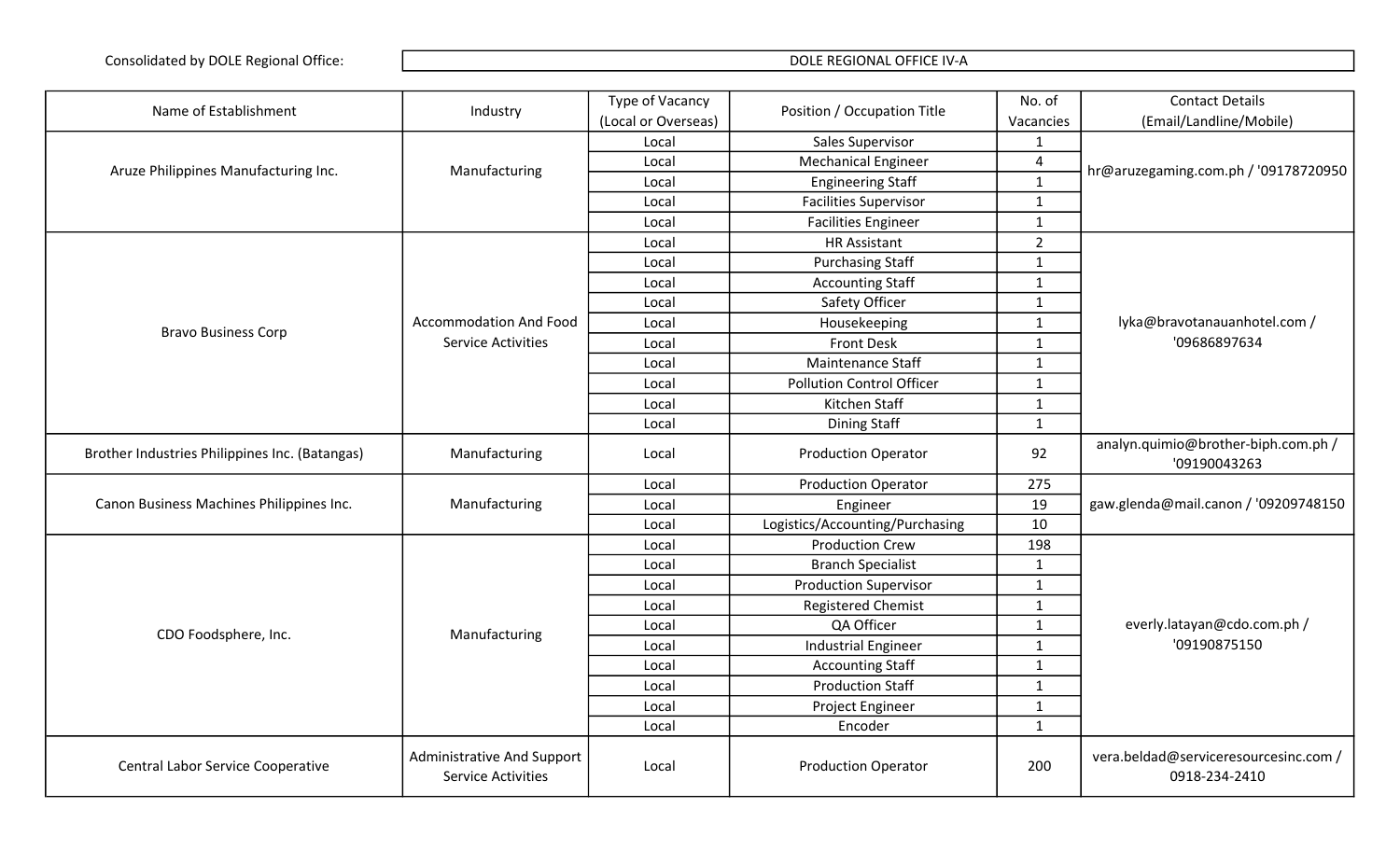| Name of Establishment                          | Industry                        | Type of Vacancy     | Position / Occupation Title            | No. of         | <b>Contact Details</b>                             |
|------------------------------------------------|---------------------------------|---------------------|----------------------------------------|----------------|----------------------------------------------------|
|                                                |                                 | (Local or Overseas) |                                        | Vacancies      | (Email/Landline/Mobile)                            |
| East West Placement Center, Inc.               | Administrative And Support      | Overseas            | Coffee/Tea Maker                       | -1             | eastwest@eastwest.com.ph /                         |
|                                                | <b>Service Activities</b>       | Overseas            | Hairdresser                            | $\mathbf{1}$   | '09952601935                                       |
| <b>EMS Services Philippines Inc.</b>           | <b>Other Service Activities</b> | Local               | <b>Production Operator</b>             | 2000           | gerard@espi.com.ph / '09634855460                  |
| Epson Precision (Philippines), Inc             | Manufacturing                   | Local               | <b>Production Operator</b>             | 991            | adrian.lintan@eppi.epson.com.ph /<br>+639173222740 |
|                                                |                                 | Local               | Picker                                 | 25             |                                                    |
|                                                |                                 | Local               | <b>Bundler</b>                         | 120            |                                                    |
| <b>Fast Services Corporation (Batangas)</b>    | Transportation And Storage      | Local               | <b>Industrial Engineer</b>             | $\mathbf 0$    | nrsilot@fastgroup.biz / '09950332583               |
|                                                |                                 | Local               | Encoder                                | $\mathbf 0$    |                                                    |
|                                                |                                 | Local               | <b>Company Nurse</b>                   | $\mathbf 0$    |                                                    |
| <b>Fast Toll Manufacturing Corporation</b>     | Manufacturing                   | Local               | Stacker/Packer                         | 100            | cptolosa@fastgroup.biz / '09218067147              |
| First Choice Contractors and Manpower Services | <b>Other Service Activities</b> | Local               | <b>Production Operator</b>             | 498            | FCCAMS@GMAIL.COM /                                 |
| (Batangas)                                     |                                 | Local               | Warehouseman                           | 100            | jhune.s.deguzman@gmail.com /                       |
| Golden Arches Development Corporation          | modation And Food Service Ad    | Local               | <b>Service Crew</b>                    | 50             | jennifer.lapitan@mcd.com.ph /<br>'09989724383      |
|                                                |                                 | Local               | <b>Production Operator</b>             | 80             | gladys.recinto@gmail.com / 0906-758-               |
|                                                |                                 | Local               | <b>Production Supervisor</b>           | 10             |                                                    |
| Ionics EMS Inc. (Batangas)                     | Manufacturing                   | Local               | <b>Production and Material Planner</b> | 10             | 7540                                               |
|                                                |                                 | Local               | <b>Industrial Engineer</b>             | 10             |                                                    |
|                                                |                                 | Local               | Process Engineer                       | 10             |                                                    |
|                                                |                                 | Local               | Driver                                 | 5              |                                                    |
|                                                |                                 | Local               | Helper                                 | 5              | jtcrecruitment2021@gmail.com /                     |
| JAMC Marketing Inc.                            | Transportation And Storage      | Local               | Office Staff                           | 5              | '09178966806                                       |
|                                                |                                 | Local               | <b>Management Trainee</b>              | $\overline{3}$ |                                                    |
|                                                |                                 | Local               | Salesman                               | 5              |                                                    |
|                                                |                                 | Local               | <b>Accounting Officer</b>              | 10             | vajacctghiring.jmc@gmail.com /                     |
| Jimenea Management Resources Co. (Batangas)    | <b>Other Service Activities</b> | Local               | <b>Collection Officer</b>              | 10             | '09171930554                                       |
|                                                |                                 | Local               | <b>Property Accountant</b>             | 3              |                                                    |
|                                                |                                 | Local               | <b>Quality Control Assistant</b>       | $\overline{2}$ |                                                    |
| JMS Healthcare Phil. Inc.                      | Manufacturing                   | Local               | <b>Molding Engineer</b>                | 1              | g.abadier@jmshp.com.ph / '09063784714              |
|                                                |                                 | Local               | <b>Production Staff</b>                | $\overline{2}$ |                                                    |
|                                                |                                 | Overseas            | Service Crew                           | 92             |                                                    |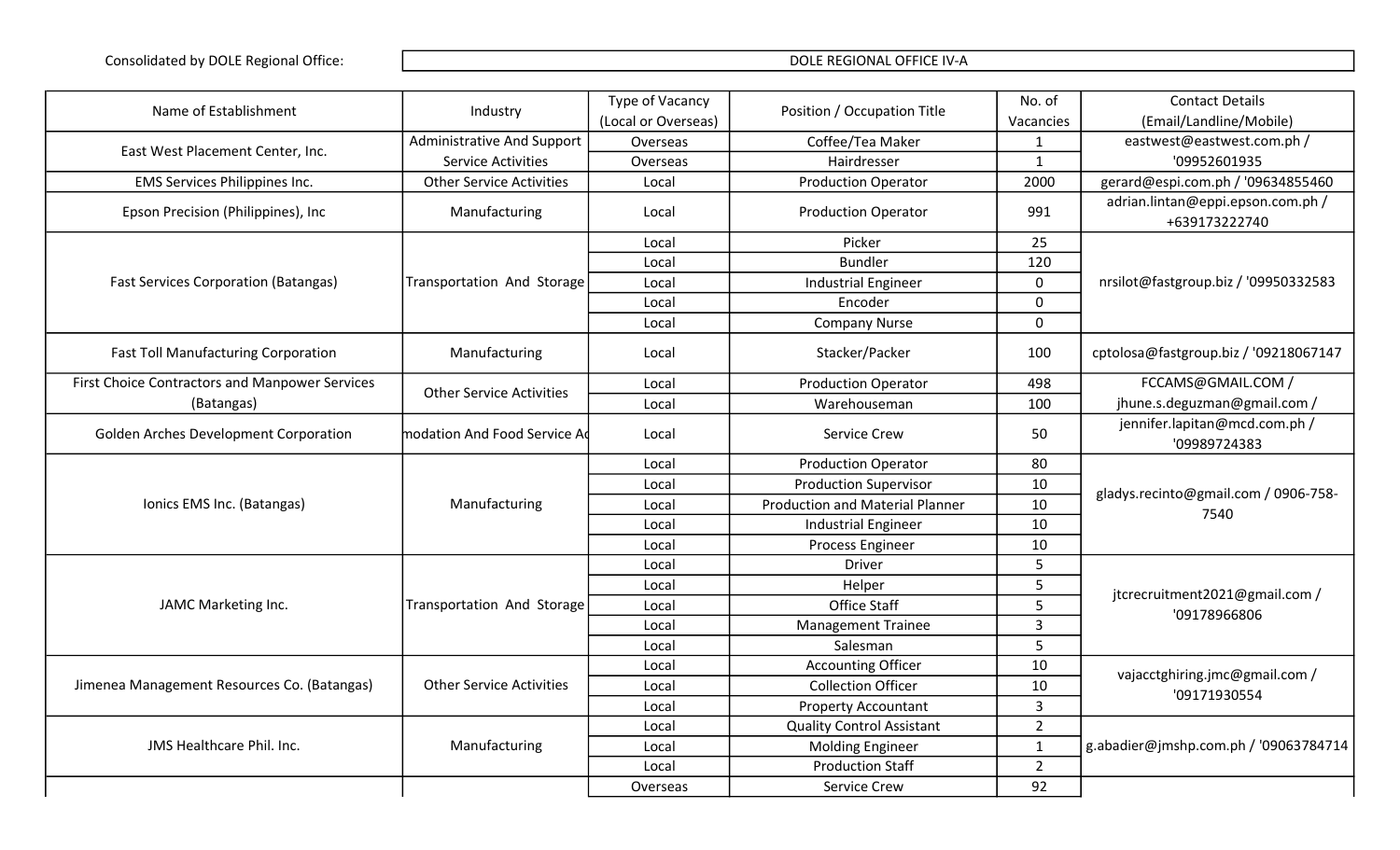| Name of Establishment                 | Industry                                                       | Type of Vacancy     | Position / Occupation Title               | No. of         | <b>Contact Details</b>                            |
|---------------------------------------|----------------------------------------------------------------|---------------------|-------------------------------------------|----------------|---------------------------------------------------|
|                                       |                                                                | (Local or Overseas) |                                           | Vacancies      | (Email/Landline/Mobile)                           |
| JobsGlobal.Com Employment Services    | <b>Administrative And Support</b>                              | Overseas            | <b>Restaurant Worker</b>                  | 99             | ann@jobsglobal.com / '09212418434                 |
|                                       | <b>Service Activities</b>                                      | Overseas            | <b>Tint Installer</b>                     | 100            |                                                   |
|                                       |                                                                | Overseas            | Retail Jobs                               | 100            |                                                   |
|                                       |                                                                | Local               | <b>Company Nurse</b>                      | $\mathbf{1}$   |                                                   |
|                                       |                                                                | Local               | <b>Quality Assurance Staff</b>            | $\mathbf{1}$   |                                                   |
|                                       |                                                                | Local               | Maintenance Technician                    | $\overline{2}$ |                                                   |
|                                       |                                                                | Local               | Mold Setter                               | $\mathbf{1}$   |                                                   |
| K&K Molding Inc.                      | Manufacturing                                                  | Local               | Mold Maintenance Technician               | 5              | hrd@kandk.com.ph / '0439811000                    |
|                                       |                                                                | Local               | <b>Mold Fabrication Engineer</b>          | $\mathbf{1}$   |                                                   |
|                                       |                                                                | Local               | Mold Design Engineer                      | $\overline{2}$ |                                                   |
|                                       |                                                                | Local               | Mold Quality Inspector                    | $\mathbf{1}$   |                                                   |
|                                       |                                                                | Local               | <b>Accounting Assistant</b>               | $\mathbf{1}$   |                                                   |
|                                       |                                                                | Local               | <b>Assistant Internal Auditor</b>         | $\overline{2}$ |                                                   |
|                                       | Financial And Insurance<br><b>Activities</b>                   | Local               | <b>Call Center Associate</b>              | $\mathbf{1}$   | SunshineP@lolcbank.com.ph /<br>'09985650121       |
|                                       |                                                                | Local               | <b>Collection Officer</b>                 | $\mathbf{1}$   |                                                   |
|                                       |                                                                | Local               | <b>Compliance Assistant</b>               | $\mathbf{1}$   |                                                   |
| LOLC Bank Philippines Inc.            |                                                                | Local               | <b>Credit Analyst</b>                     | $\mathbf{1}$   |                                                   |
|                                       |                                                                | Local               | Deposit Marketing Officer                 | $\mathbf{1}$   |                                                   |
|                                       |                                                                | Local               | Microfinance Marketing Officer            | 10             |                                                   |
|                                       |                                                                | Local               | <b>SME Marketing Officer</b>              | 10             |                                                   |
|                                       |                                                                | Local               | <b>Remedial Specialist</b>                | $\mathbf{1}$   |                                                   |
|                                       |                                                                | Overseas            | Waiter                                    | 100            |                                                   |
|                                       |                                                                | Overseas            | Housekeeping Attendant                    | 100            |                                                   |
| <b>Magsaysay Maritime Corporation</b> | <b>Administrative And Support</b><br><b>Service Activities</b> | Overseas            | Galley                                    | 100            | dennis.belaras@magsaysay.com.ph /<br>'09175992507 |
|                                       |                                                                | Overseas            | Entertainment                             | 100            |                                                   |
|                                       |                                                                | Overseas            | Marine                                    | 100            |                                                   |
|                                       |                                                                | Local               | Mechatronics                              | 24             |                                                   |
|                                       |                                                                | Local               | Cadet Engineer                            | 5              |                                                   |
|                                       |                                                                | Local               | QA Supervisor                             | $\overline{2}$ |                                                   |
| Mega Prime Foods Inc.                 | Manufacturing                                                  | Local               | <b>Reduction Plant Head</b>               | $\mathbf{1}$   | eaycardo@megasardines.com /<br>'09999990286       |
|                                       |                                                                | Local               | <b>Timekeeping Associate</b>              | $\mathbf{1}$   |                                                   |
|                                       |                                                                | Local               | <b>Compesation and Benefits Associate</b> | $\mathbf{1}$   |                                                   |
|                                       |                                                                | Local               | Maintenance Planner                       | $\mathbf{1}$   |                                                   |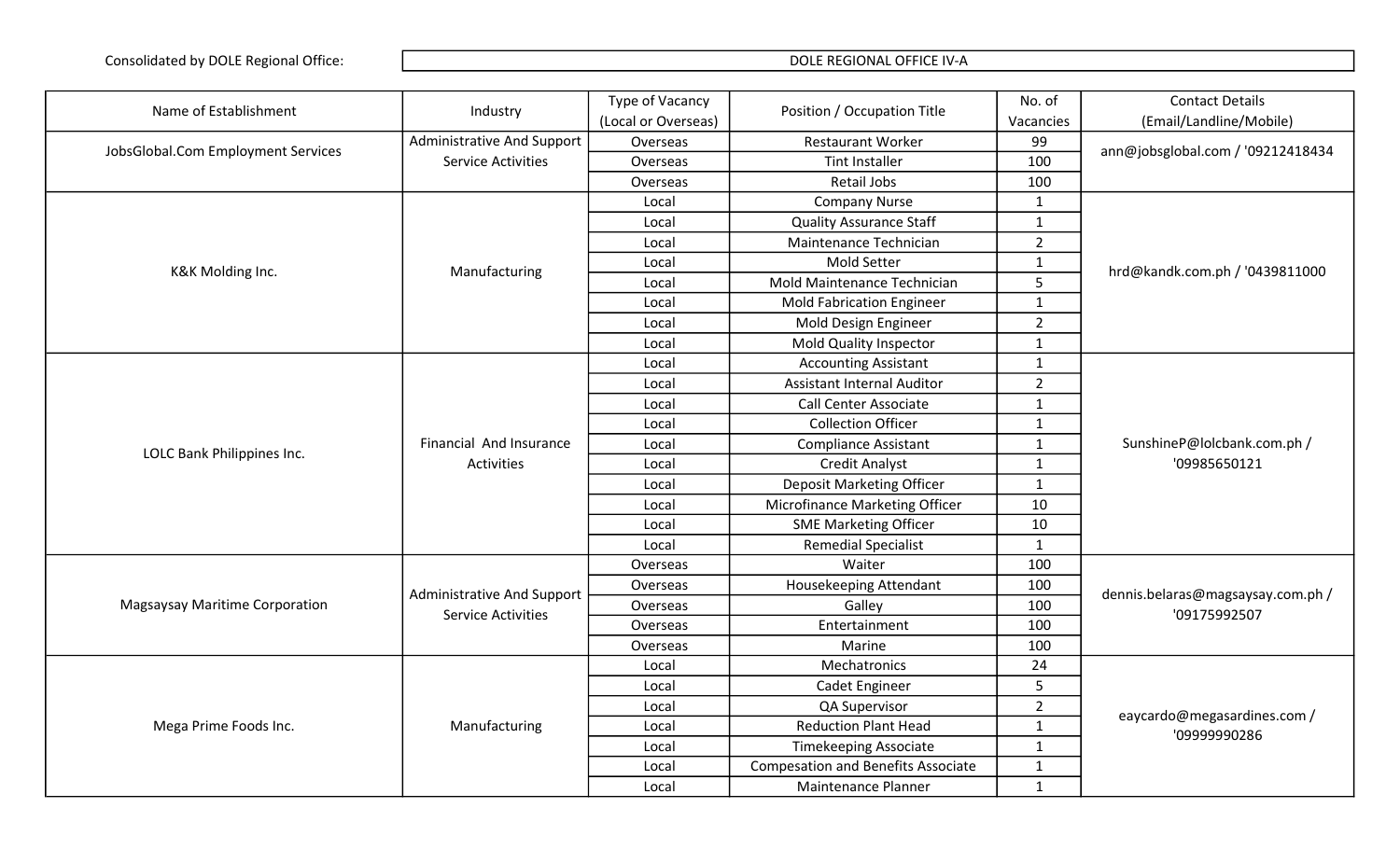| Name of Establishment                            | Industry                        | Type of Vacancy     | Position / Occupation Title           | No. of         | <b>Contact Details</b>                                                             |
|--------------------------------------------------|---------------------------------|---------------------|---------------------------------------|----------------|------------------------------------------------------------------------------------|
|                                                  |                                 | (Local or Overseas) |                                       | Vacancies      | (Email/Landline/Mobile)                                                            |
|                                                  |                                 | Local               | <b>Production Operator</b>            | 500            |                                                                                    |
|                                                  |                                 | Local               | Engineer                              | 20             | mary-grace-morpi@mpc.mistuba-gr.com /                                              |
| Mitsuba Philippines Corporation                  | Manufacturing                   | Local               | Office Staff                          | 30             | '09171064169                                                                       |
|                                                  |                                 | Local               | Technician                            | 10             |                                                                                    |
|                                                  |                                 | Local               | Sales Officer                         | 10             |                                                                                    |
|                                                  |                                 | Local               | <b>Sales Director</b>                 | $\overline{3}$ |                                                                                    |
|                                                  |                                 | Local               | Cashier                               | $\overline{3}$ |                                                                                    |
|                                                  |                                 | Local               | Maitenance Staff                      | 4              |                                                                                    |
|                                                  | <b>Real Estate Activities</b>   | Local               | <b>Truck Driver</b>                   | $\overline{3}$ | saholangelica.ndchimg@gmail.com /                                                  |
| Nativeland Development Corporation               |                                 | Local               | Sales Coordinator                     | $\overline{3}$ | '09367801021                                                                       |
|                                                  |                                 | Local               | <b>Accounting Staff</b>               | $\overline{3}$ |                                                                                    |
|                                                  |                                 | Local               | Civil Engineer                        | $\mathbf{1}$   |                                                                                    |
|                                                  |                                 | Local               | <b>Purchasing Assistant</b>           | $\mathbf{1}$   |                                                                                    |
|                                                  |                                 | Local               | Welder                                | $\overline{3}$ |                                                                                    |
|                                                  |                                 | Local               | <b>Process Engineering Supervisor</b> | $\mathbf{1}$   | pmm-recruitment@murata.com /<br>allanisjerine.guinto@murata.com / 043-<br>455-2092 |
|                                                  |                                 | Local               | Junior Supervisor                     | $\mathbf{1}$   |                                                                                    |
|                                                  |                                 | Local               | <b>Facility Engineer</b>              | $\mathbf{1}$   |                                                                                    |
|                                                  |                                 | Local               | Machine Engineer                      | $\overline{4}$ |                                                                                    |
| Philippine Manufacturing Company of Murata, Inc. | Manufacturing                   | Local               | <b>Production Team Leader</b>         | 4              |                                                                                    |
|                                                  |                                 | Local               | <b>Production Control Staff</b>       | $\mathbf{1}$   |                                                                                    |
|                                                  |                                 | Local               | <b>HR Training Staff</b>              | $\mathbf{1}$   |                                                                                    |
|                                                  |                                 | Local               | <b>Procurement Staff</b>              | $\mathbf{1}$   |                                                                                    |
|                                                  |                                 | Local               | <b>IT Staff</b>                       | 9              |                                                                                    |
|                                                  |                                 | Local               | Project Engineer                      | $\mathbf{1}$   |                                                                                    |
|                                                  |                                 | Local               | Accountant                            | $\overline{2}$ |                                                                                    |
|                                                  |                                 | Local               | <b>Accounting Assistant</b>           | 10             |                                                                                    |
|                                                  |                                 | Local               | Auditor                               | $\mathbf{1}$   |                                                                                    |
|                                                  | Wholesale And Retail Trade;     | Local               | Cost Engineer                         | $\mathbf{1}$   |                                                                                    |
|                                                  |                                 | Local               | <b>Tanker Driver</b>                  | 10             |                                                                                    |
| Phoenix Southern Petroleum Corp (Batangas)       | <b>Repair Of Motor Vehicles</b> | Local               | <b>Truck Mechanic</b>                 | $\overline{2}$ | mgbaustria@pspc.ph / '09985933865                                                  |
|                                                  | And Motorcycles                 | Local               | Tireman                               | $\overline{2}$ |                                                                                    |
|                                                  |                                 | Local               | Truck Driver (4-wheel)                | 5              |                                                                                    |
|                                                  |                                 | Local               | <b>Pollution Control Officer</b>      | $\mathbf{1}$   |                                                                                    |
|                                                  |                                 |                     |                                       |                |                                                                                    |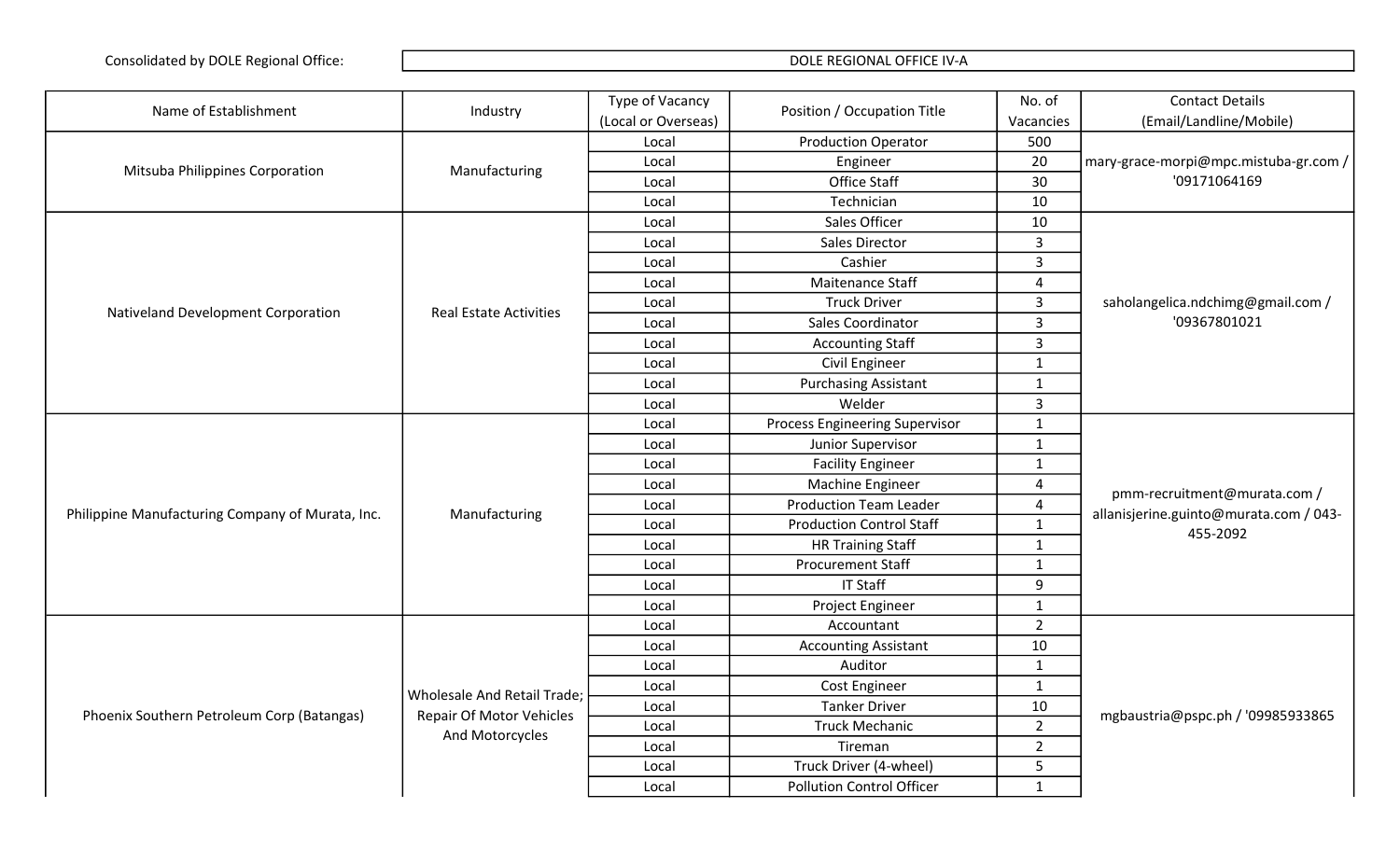| Name of Establishment                               | Industry                                                                          | Type of Vacancy     | Position / Occupation Title          | No. of         | <b>Contact Details</b>                                                                                |
|-----------------------------------------------------|-----------------------------------------------------------------------------------|---------------------|--------------------------------------|----------------|-------------------------------------------------------------------------------------------------------|
|                                                     |                                                                                   | (Local or Overseas) |                                      | Vacancies      | (Email/Landline/Mobile)                                                                               |
|                                                     |                                                                                   | Local               | Junior Legal Officer                 | $\mathbf{1}$   |                                                                                                       |
| PKI Manufacturing & Technology Inc.                 | <b>Administrative And Support</b>                                                 | Local               | <b>Production Operator</b>           | 992            | e-belen@pkimt.com / '09175837417                                                                      |
|                                                     | <b>Service Activities</b>                                                         | Local               | Inspector                            | 100            |                                                                                                       |
|                                                     | <b>Accommodation And Food</b>                                                     |                     |                                      |                | henavarez03@gmail.com /                                                                               |
| <b>Sanford Marketing Corporation</b>                | <b>Service Activities</b>                                                         | Local               | <b>Store Staff</b>                   | 21             | noviciora@gmail.com / '09185139005 /                                                                  |
|                                                     |                                                                                   |                     |                                      |                | 0963-705-3011                                                                                         |
|                                                     |                                                                                   | Local               | Sewing Operator (Sewer)              | 200            |                                                                                                       |
|                                                     |                                                                                   | Local               | <b>Production General Worker</b>     | 20             |                                                                                                       |
| TNP Industrial Inc.                                 | Manufacturing                                                                     | Local               | <b>Cutting Operator</b>              | $\overline{2}$ | chinee_e@tnpind.com / '09171131249                                                                    |
|                                                     |                                                                                   | Local               | <b>Company Nurse</b>                 | $\mathbf{1}$   |                                                                                                       |
|                                                     |                                                                                   | Local               | <b>Produciton Office Team Leader</b> | $\mathbf{1}$   |                                                                                                       |
|                                                     |                                                                                   | Local               | <b>Utility Helper</b>                | 10             |                                                                                                       |
| Wizard Manpower and Allied Services Inc. (Batangas) | <b>Administrative And Support</b><br><b>Service Activities</b>                    | Local               | <b>Brand Specialist</b>              | 10             | Almirawizard@gmail.com / '09552712424                                                                 |
|                                                     |                                                                                   | Local               | <b>Stock Refiller</b>                | 10             |                                                                                                       |
|                                                     |                                                                                   | Local               | Encoder                              | 5              |                                                                                                       |
| Xceptional International Services and Safety        | <b>Other Service Activities</b>                                                   | Local               | Housekeeping Staff                   | 27             | jhon-ann.penero@xissco.com /<br>'091634295441                                                         |
| Corporation                                         |                                                                                   | Local               | <b>Grass Cutter</b>                  | 9              |                                                                                                       |
|                                                     | Wholesale And Retail Trade;<br><b>Repair Of Motor Vehicles</b><br>And Motorcycles | Local               | <b>Stock Clerk</b>                   | $\mathbf{1}$   | acesouthluzonrecruitment@gmail.com /<br>sm.acerecruitment@gmail.com /<br>'09563347433 / 0999 220 9803 |
| Ace Hardware Phil., Inc                             |                                                                                   | Local               | <b>Store Supervisor</b>              | 4              |                                                                                                       |
|                                                     |                                                                                   | Local               | Sales Assistant                      | $\mathbf{1}$   |                                                                                                       |
|                                                     |                                                                                   | Local               | Sales Clerk                          | 9              |                                                                                                       |
|                                                     |                                                                                   | Local               | <b>HR Clerk</b>                      | $\mathbf{1}$   | dennis.esmores05@gmail.com /                                                                          |
| <b>ARC Refreshments Corporation</b>                 | Manufacturing                                                                     | Local               | <b>Delivery Driver</b>               | 15             | mmemyerro@arc.com.ph / 09063971170                                                                    |
|                                                     |                                                                                   | Local               | Salesman                             | 10             | /09488504865 / '09690595932                                                                           |
|                                                     |                                                                                   | Local               | Sales Associate                      | 200            |                                                                                                       |
|                                                     | <b>Administrative And Support</b>                                                 | Local               | Store-in-Charge                      | 50             | artecy.recruitment@gmail.com /                                                                        |
| <b>Artecy Manpower Services</b>                     | <b>Service Activities</b>                                                         | Local               | Waiter/Waitress                      | 50             | bernardsebastian48@gmail.com /                                                                        |
|                                                     |                                                                                   | Local               | <b>Administrative Staff</b>          | 10             | '09957609966                                                                                          |
|                                                     |                                                                                   | Local               | <b>Production Worker</b>             | 50             |                                                                                                       |
|                                                     |                                                                                   | Local               | Delivery Helper                      | 3              | beveragequeentrading@gmail.com /                                                                      |
| <b>Beverage Queen Corp</b>                          | <b>Other Service Activities</b>                                                   | Local               | Forklift Operator                    | $\overline{2}$ | '09171237441                                                                                          |
|                                                     |                                                                                   | Local               | <b>Truck Driver</b>                  | $\overline{2}$ |                                                                                                       |
|                                                     |                                                                                   | Local               | Delivery Rider                       | 15             | resestrahuwar1 @amail cam /                                                                           |
|                                                     |                                                                                   |                     |                                      |                |                                                                                                       |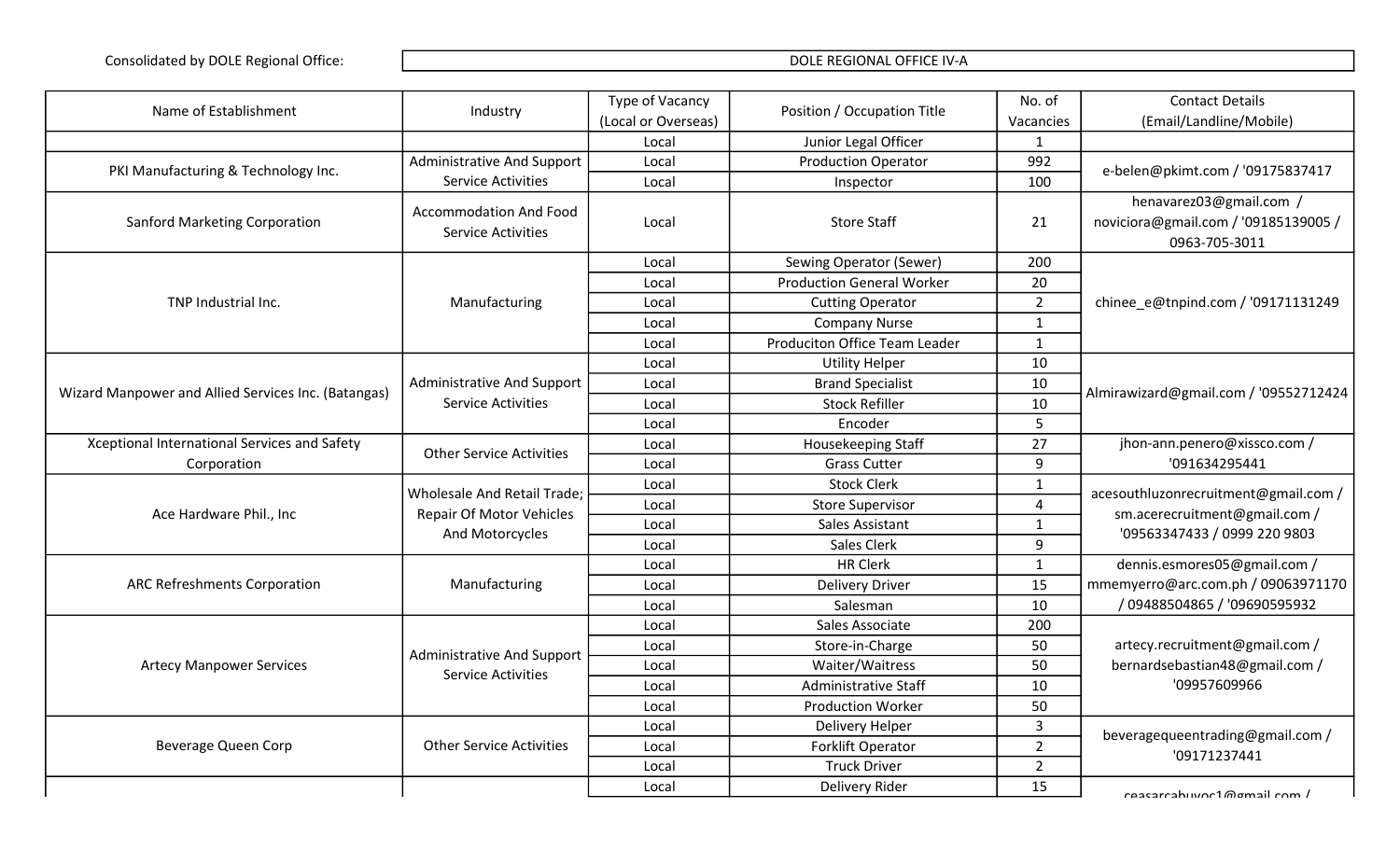| Name of Establishment                            | Industry                           | Type of Vacancy     | Position / Occupation Title                 | No. of         | <b>Contact Details</b>                            |
|--------------------------------------------------|------------------------------------|---------------------|---------------------------------------------|----------------|---------------------------------------------------|
|                                                  |                                    | (Local or Overseas) |                                             | Vacancies      | Email/Landline/Mobile)<br>Ceasarcapuyocrwgman.com |
| Castañeda Manpower P. Services Corp.             | <b>Other Service Activities</b>    | Local               | Encoder                                     | $\overline{2}$ | cmpsc hrd@gmail.com.sg / '09309556350             |
|                                                  |                                    | Local               | <b>Direct Sales Personnel</b>               | $\overline{4}$ |                                                   |
| CreditAccess Philippines Financing Company Inc.- | K - Financial And Insurance        | Local               | <b>Account Officer</b>                      | 89             | angelie.rubio@onepuhunan.com.ph /                 |
| OnePuhunan                                       | Activities                         | Local               | Cashier                                     | 19             | '09989639965                                      |
|                                                  |                                    | Local               | <b>Branch Manager</b>                       | 8              |                                                   |
|                                                  |                                    | Local               | <b>Warehouse Checker</b>                    | $\mathbf{1}$   |                                                   |
|                                                  |                                    | Local               | Warehouse Associate                         | $\mathbf{1}$   |                                                   |
|                                                  | <b>Wholesale And Retail Trade;</b> | Local               | <b>Warehouse Picker</b>                     | 3              | raquel.ariola@enlfood.com /                       |
| E&L Faster Food Imports, Inc                     | <b>Repair Of Motor Vehicles</b>    | Local               | Cash and Inventory Associate                | 4              | '09981895056                                      |
|                                                  | And Motorcycles                    | Local               | <b>Branch Staff</b>                         | $\overline{4}$ |                                                   |
|                                                  |                                    | Local               | Administrative Associate                    | $\mathbf{1}$   |                                                   |
|                                                  |                                    | Local               | QA Associate                                | $\mathbf{1}$   |                                                   |
|                                                  |                                    | Local               | <b>Structural Fitter</b>                    | 40             |                                                   |
|                                                  |                                    | Local               | Project Engineer                            | 5              |                                                   |
|                                                  |                                    | Local               | Office Engineer (Civil Technology)          | 5              |                                                   |
|                                                  |                                    | Local               | <b>Mechanical Supervisor</b>                | $\mathbf{1}$   |                                                   |
| <b>Grandspan Development Corporation</b>         | Construction                       | Local               | Project Coordinator                         | $\mathbf{1}$   | gdc.hr.recruitment@gmail.com /<br>'09178965181    |
|                                                  |                                    | Local               | oduction Supervisor (Steel Fabrication Plan | 5              |                                                   |
|                                                  |                                    | Local               | Purchaser                                   | 5              |                                                   |
|                                                  |                                    | Local               | <b>Steel Detailer</b>                       | 10             |                                                   |
|                                                  |                                    | Local               | <b>Steel Estimator</b>                      | 10             |                                                   |
|                                                  |                                    | Local               | <b>Fabrication Engineer</b>                 | 10             |                                                   |
|                                                  |                                    | Local               | Chemist                                     | 8              |                                                   |
|                                                  |                                    | Local               | Phamacist                                   | 6              | mtalgabre@hizonlabs.com /                         |
| Hizon Laboratories, Inc.                         | Manufacturing                      | Local               | <b>Accounting Staff</b>                     | $\overline{2}$ | '09178274159                                      |
|                                                  |                                    | Local               | Machine Operator                            | 20             |                                                   |
|                                                  |                                    | Local               | Compounding and Dispensing Helper           | 20             |                                                   |
| <b>Inhail Trading</b>                            | Wholesale And Retail Trade;        | Local               | Sales Representative                        | 6              | dandreb.smartairph@gmail.com /                    |
|                                                  | <b>Repair Of Motor Vehicles</b>    | Local               | Clean Air Advocate                          | 5              | '09190008994                                      |
| Khristia Mikaela Trading Corp.                   | <b>Accommodation And Food</b>      | Local               | Driver                                      | $\mathbf{1}$   | kmtcnewpurefoods@gmail.com /                      |
|                                                  | <b>Service Activities</b>          | Local               | Sales Agent                                 | $\overline{2}$ | '09064193946                                      |
|                                                  |                                    | Local               | Safety Officer                              | 4              |                                                   |
|                                                  |                                    | Local               | <b>ROW Coordinator</b>                      | $\mathbf{1}$   |                                                   |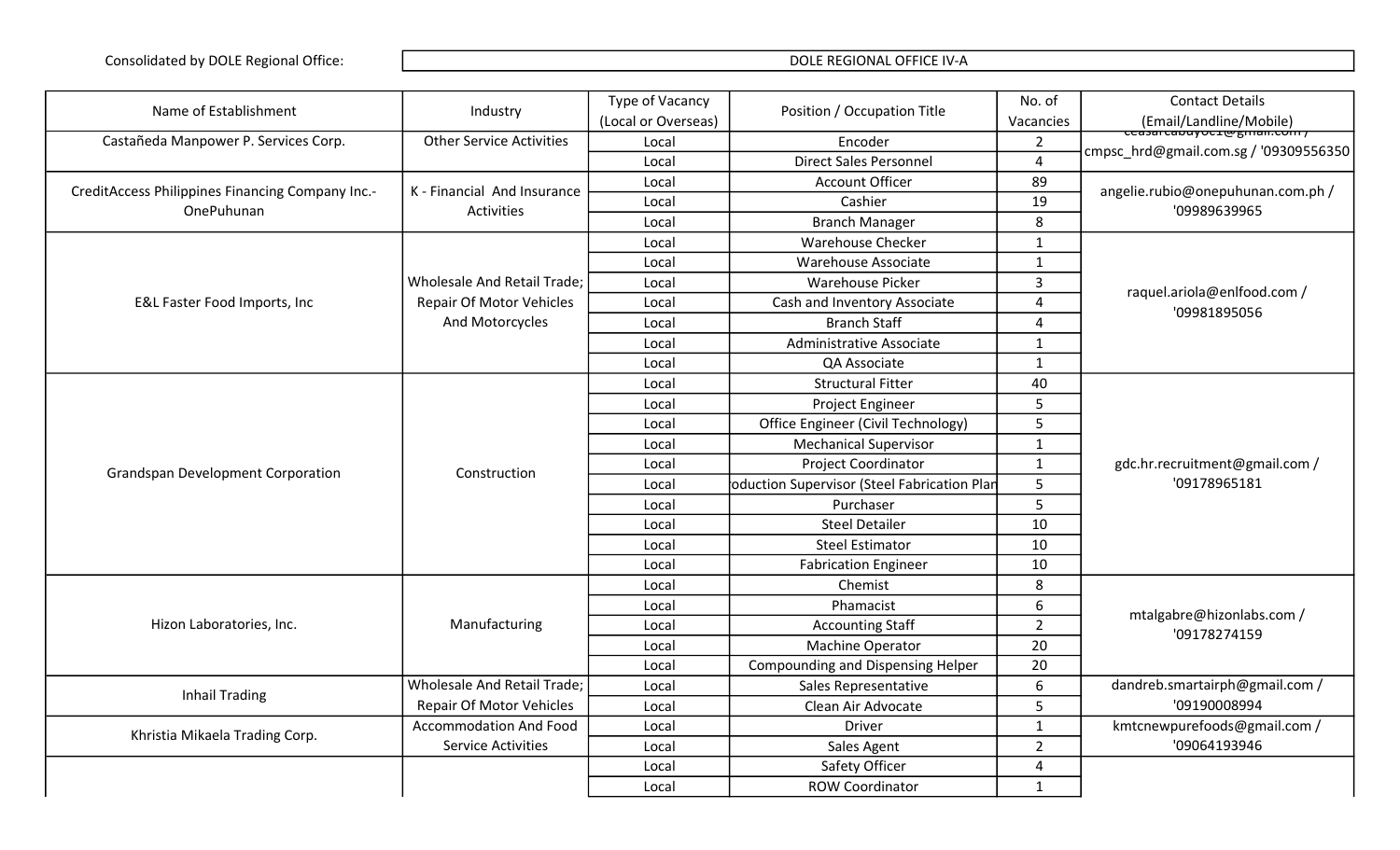| Name of Establishment                               | Industry                          | Type of Vacancy     | Position / Occupation Title      | No. of         | <b>Contact Details</b>                              |
|-----------------------------------------------------|-----------------------------------|---------------------|----------------------------------|----------------|-----------------------------------------------------|
|                                                     |                                   | (Local or Overseas) |                                  | Vacancies      | (Email/Landline/Mobile)                             |
| Meralco Industrial Engineering Services Corporation | Construction                      | Local               | Design Engineer                  | 3              | sppalomares@miescor.ph / '09988477600               |
|                                                     |                                   | Local               | <b>Monitoring Engineer</b>       | $\overline{3}$ |                                                     |
|                                                     |                                   | Local               | <b>FOC Splicer</b>               | 20             |                                                     |
|                                                     | <b>Administrative And Support</b> | Local               | Merchandiser and Sales Associate | 16             | jackelynbariquit@gmail.com /                        |
| Paramount Human Resource Multi Purpose Cooperative  | <b>Service Activities</b>         | Local               | <b>HR Staff</b>                  | 5              | '09230880151                                        |
|                                                     |                                   | Local               | <b>IT Staff</b>                  | 5              |                                                     |
| Perlin Unlimited Corporation                        | <b>Administrative And Support</b> | Local               | Delivery Helper                  | 8              | perlin_unlimited@yahoo.com /                        |
|                                                     | <b>Service Activities</b>         | Local               | <b>Production Crew</b>           | 12             | '09564156822                                        |
| PH Global Jet Express Inc. (J&T EXPRESS)            | Transportation And Storage        | Local               | Sprinter Rider                   | 135            | kimroxan1001@gmail.com /<br>'09104049731            |
|                                                     |                                   | Local               | Warehouse In Charge              | $\overline{3}$ |                                                     |
|                                                     |                                   | Local               | <b>Factory Worker</b>            | 50             |                                                     |
|                                                     |                                   | Local               | <b>Requisition Staff</b>         | $\overline{2}$ |                                                     |
| Ponderosa Leather Goods Co., Inc.                   | Manufacturing                     | Local               | <b>Company Nurse</b>             | $\mathbf{1}$   | bernaliza07@gmail.com / '09770186997                |
|                                                     |                                   | Local               | Designer                         | $\overline{2}$ |                                                     |
|                                                     |                                   | Local               | Mechanic                         | $\mathbf{1}$   |                                                     |
|                                                     |                                   | Local               | Sewer                            | 20             |                                                     |
|                                                     |                                   | Local               | <b>Industrial Engineer</b>       | $\overline{2}$ |                                                     |
|                                                     |                                   | Local               | <b>Delivery Truck Driver</b>     | 29             |                                                     |
| Ramosco Sales & Distribution, Inc.                  | Transportation And Storage        | Local               | Delivery Helper                  | 55             | ramoscorsdi@gmail.com / '09213814799                |
|                                                     |                                   | Local               | Wing Van Driver                  | 20             |                                                     |
| <b>Rzlava Internet Communication Service</b>        | <b>Other Service Activities</b>   | Local               | Sales Agent                      | $\mathbf{1}$   | rzlava.internetservices@gmail.com /<br>'09163693044 |
|                                                     | Wholesale And Retail Trade;       | Local               | Cashier                          | 3              |                                                     |
| Sanford Marketing Corporation (R)                   | Repair Of Motor Vehicles          | Local               | <b>Customer Assistant</b>        | 8              | noviciora@gmail.com / '09185139005                  |
|                                                     | And Motorcycles                   | Local               | <b>Bagger</b>                    | 9              |                                                     |
|                                                     |                                   | Local               | Welder                           | 5              |                                                     |
|                                                     |                                   | Local               | <b>Housekeeping Personnel</b>    | 50             |                                                     |
|                                                     |                                   | Local               | Farm Attendant                   | 16             |                                                     |
|                                                     | <b>Administrative And Support</b> | Local               | <b>Driver</b>                    | 10             | srmalaluan@serviciofilipino.com /                   |
| Servicio Filipino Inc.                              | <b>Service Activities</b>         | Local               | Painter                          | 10             | '09605867058                                        |
|                                                     |                                   | Local               | <b>Working Foreman</b>           | 10             |                                                     |
|                                                     |                                   | Local               | Area Coordinator                 | 10             |                                                     |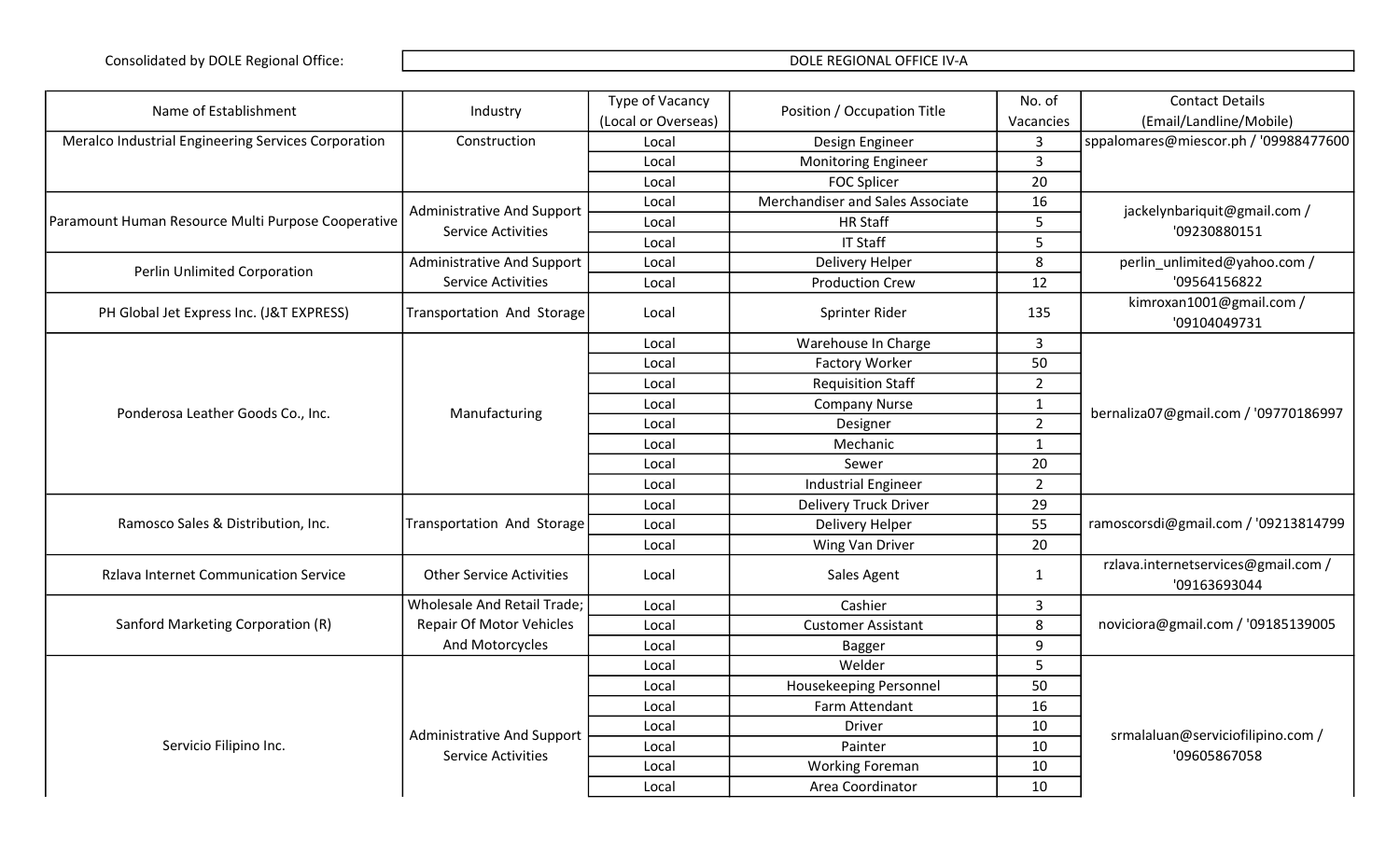| Name of Establishment                            | Industry                                                       | Type of Vacancy     | Position / Occupation Title            | No. of         | <b>Contact Details</b>                                |
|--------------------------------------------------|----------------------------------------------------------------|---------------------|----------------------------------------|----------------|-------------------------------------------------------|
|                                                  |                                                                | (Local or Overseas) |                                        | Vacancies      | (Email/Landline/Mobile)                               |
|                                                  |                                                                | Local               | <b>Accounting Staff</b>                | 10             |                                                       |
|                                                  |                                                                | Local               | <b>Internal Audit Staff</b>            | 10             |                                                       |
| <b>Sitel Philippines</b>                         | Administrative And Support<br><b>Service Activities</b>        | Local               | <b>Customer Service Representative</b> | 568            | elianetherese.centeno@sitel.com /<br>'09178015654     |
|                                                  | Wholesale And Retail Trade;                                    | Local               | <b>Warehouse Assistant</b>             | 48             | recruitment.saci.ho@smretail.com /                    |
| <b>SM Appliance Center</b>                       | <b>Repair Of Motor Vehicles</b>                                | Local               | <b>Stock Clerk</b>                     | 26             | '09059776722                                          |
|                                                  | And Motorcycles                                                | Local               | <b>Accounting Assistant</b>            | $\overline{2}$ |                                                       |
|                                                  | Wholesale And Retail Trade;                                    | Local               | <b>Customer Assistant</b>              | 10             |                                                       |
| Supervalue inc., (SM Supermarket)                | <b>Repair Of Motor Vehicles</b>                                | Local               | Cashier                                | 30             | espolongshie@gmail.com / '09685695369                 |
|                                                  | And Motorcycles                                                | Local               | <b>Bagger</b>                          | 40             |                                                       |
|                                                  |                                                                | Local               | <b>Store Clerk</b>                     | 40             |                                                       |
| WalterMart Supermarket Inc.                      | Wholesale And Retail Trade;                                    | Local               | <b>Selling Supervisor</b>              | $\overline{2}$ | wms.hrd5@waltermart.com.ph /                          |
|                                                  | <b>Repair Of Motor Vehicles</b>                                | Local               | <b>Store Manager</b>                   | $\overline{2}$ | '09065670799                                          |
|                                                  |                                                                | Local               | Flockmen                               | 100            |                                                       |
| Wizard Manpower and Allied Services Inc. (Rizal) | <b>Administrative And Support</b><br><b>Service Activities</b> | Local               | Caretaker                              | 50             | almirawizard@gmail.com / 09279647661 /<br>09202662083 |
|                                                  |                                                                | Local               | <b>Bagger</b>                          | 16             |                                                       |
|                                                  |                                                                | Local               | Pellet Boiler Operator                 | 20             |                                                       |
|                                                  |                                                                | Local               | <b>Intake Raw Materials</b>            | 20             |                                                       |
| <b>ARDCI Microfinance Incorporated</b>           | Financial And Insurance                                        | Local               | <b>Community Development Officer</b>   | 30             | ARDCIHR.ANDREI@GMAIL.COM /                            |
|                                                  | Activities                                                     | Local               | Bookkeeper                             | 15             | '09198824750                                          |
|                                                  |                                                                | Local               | Field Sales Representative             | $\overline{2}$ |                                                       |
|                                                  | Wholesale And Retail Trade;                                    | Local               | <b>Warehouse Checker</b>               | $\overline{2}$ | blissfulneomarketinghrdo@gmail.com /                  |
| <b>Blissful Neo Marketing</b>                    | <b>Repair Of Motor Vehicles</b>                                | Local               | <b>Accounting Associate</b>            | $\mathbf{1}$   | '09222610709                                          |
|                                                  | And Motorcycles                                                | Local               | Sales and Marketing Assistant          | $\mathbf{1}$   |                                                       |
|                                                  |                                                                | Local               | <b>Field Auditor</b>                   | $\mathbf{1}$   |                                                       |
|                                                  |                                                                | Local               | <b>Production Operator</b>             | 89             |                                                       |
|                                                  |                                                                | Local               | Interpreter                            | $\mathbf{1}$   |                                                       |
|                                                  |                                                                | Local               | <b>Production Senior Engineer</b>      | $\mathbf{1}$   |                                                       |
|                                                  |                                                                | Local               | Senior Equipment Engineer              | $\mathbf{1}$   |                                                       |
| Brother Industries Philippines Inc. (Quezon)     | Manufacturing                                                  | Local               | <b>Purchasing Staff</b>                | 4              | analyn.quimio@brother-biph.com.ph /                   |
|                                                  |                                                                | Local               | <b>Production Engineer</b>             | 3              | '09190043263                                          |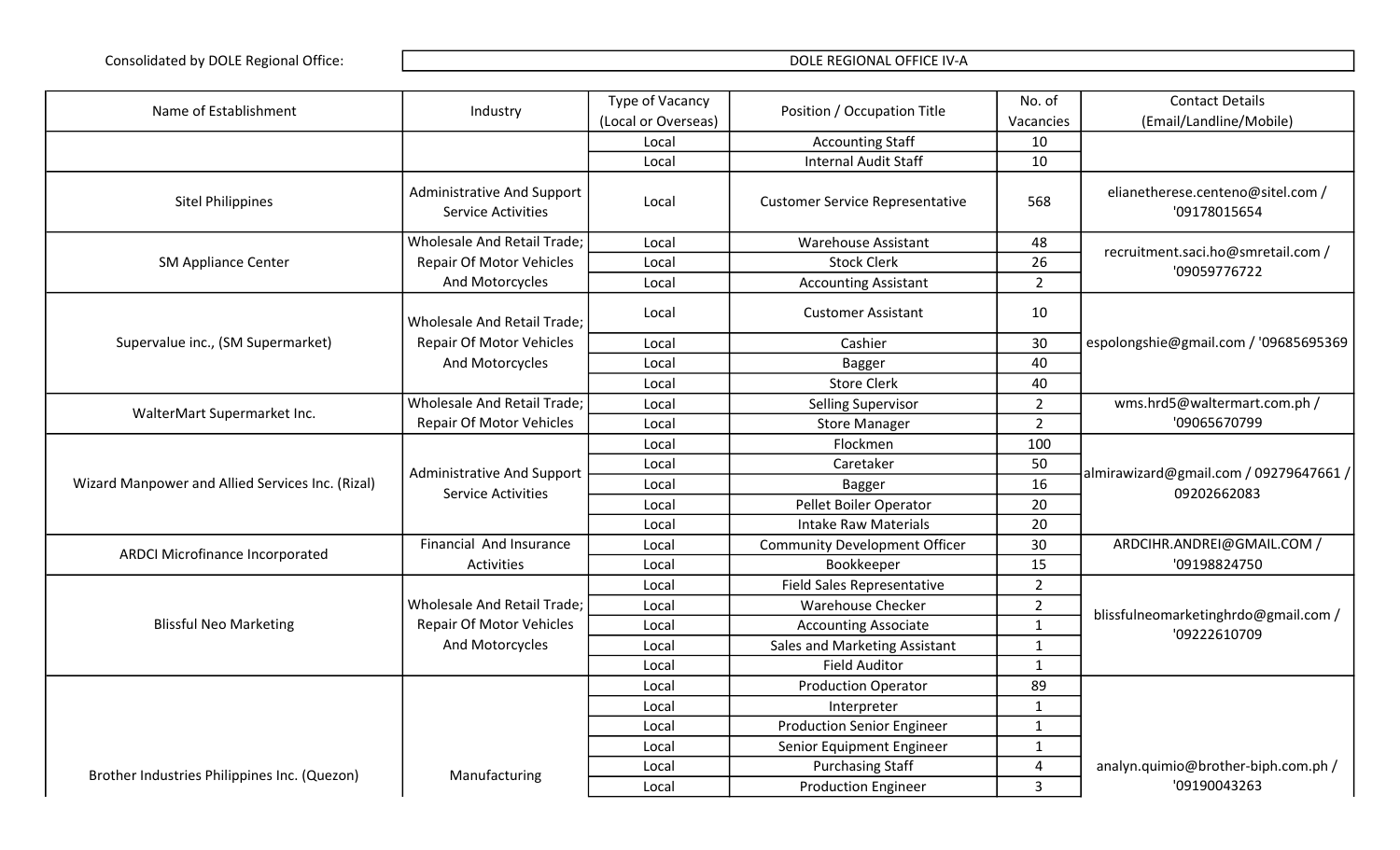| Name of Establishment                             | Industry                                                | Type of Vacancy<br>Position / Occupation Title |                                        | No. of         | <b>Contact Details</b>                             |
|---------------------------------------------------|---------------------------------------------------------|------------------------------------------------|----------------------------------------|----------------|----------------------------------------------------|
|                                                   |                                                         | (Local or Overseas)                            |                                        | Vacancies      | (Email/Landline/Mobile)                            |
|                                                   |                                                         | Local                                          | <b>Production Engineer</b>             | $\overline{2}$ |                                                    |
|                                                   |                                                         | Local                                          | <b>Shipping Staff</b>                  | $\overline{2}$ |                                                    |
|                                                   |                                                         | Local                                          | <b>Logistics Control Staff</b>         | $\overline{3}$ |                                                    |
|                                                   |                                                         | Local                                          | <b>Production Control Staff</b>        | $\mathbf{1}$   |                                                    |
| Epson Precision (Philippines), Inc. (Quezon)      | Manufacturing                                           | Local                                          | <b>Production Operator</b>             | 997            | adrian.lintan@eppi.epson.com.ph /<br>+639173222740 |
|                                                   |                                                         | Local                                          | Sales Associate                        | 5              |                                                    |
| <b>ESL Manpower Services</b>                      | Administrative And Support<br><b>Service Activities</b> | Local                                          | Store-in-Charge                        | $\overline{2}$ | dea.licuanan@gmail.com / '09152745591              |
|                                                   |                                                         | Local                                          | Cashier                                | $\overline{4}$ |                                                    |
|                                                   |                                                         | Local                                          | Sales and Marketing Manager            | $\overline{2}$ |                                                    |
|                                                   |                                                         | Local                                          | <b>Direct Marketing Officer</b>        | $\mathbf{1}$   |                                                    |
|                                                   |                                                         | Local                                          | Finance and Accounting Clerk           | $\mathbf{1}$   |                                                    |
|                                                   |                                                         | Local                                          | <b>Quality Control Officer</b>         | $\mathbf{1}$   |                                                    |
|                                                   | Manufacturing                                           | Local                                          | Sales Representative                   | $\overline{2}$ | hrd.glcp@gmail.com / '09151682974                  |
| Greenlife Coconut Products Philippines Inc        |                                                         | Local                                          | <b>Executive Assistant</b>             | $\mathbf{1}$   |                                                    |
|                                                   |                                                         | Local                                          | Administrative Assistant               | $\mathbf{1}$   |                                                    |
|                                                   |                                                         | Local                                          | Auto Mechanic                          | $\overline{2}$ |                                                    |
|                                                   |                                                         | Local                                          | <b>Skilled Laborer</b>                 | $\overline{2}$ |                                                    |
|                                                   |                                                         | Local                                          | Administrative Assistant               | $\mathbf{1}$   |                                                    |
|                                                   | Financial And Insurance                                 | Local                                          | <b>Account Counselor</b>               | $\overline{4}$ | marose.unlayao@yahoo.com /                         |
| Hubertsons Express Lending Inc.                   | Activities                                              | Local                                          | Cash Custodian                         | $\overline{2}$ | '09277004168                                       |
|                                                   |                                                         | Local                                          | <b>Accounting Officer</b>              | 10             |                                                    |
| Jimenea Management Resources Co. (Quezon)         | <b>Other Service Activities</b>                         | Local                                          | <b>Collection Officer</b>              | 10             | vajacctghiring.jmc@gmail.com /<br>'09171930554     |
|                                                   |                                                         | Local                                          | Property Accountant                    | $\overline{3}$ |                                                    |
|                                                   |                                                         | Overseas                                       | Cashier                                | 21             |                                                    |
|                                                   |                                                         | Overseas                                       | Chef                                   | 5              | Tel No/s: 5212558/5253798/3101833 to               |
| Lead Resources Management Corp.                   | <b>Administrative And Support</b>                       | Overseas                                       | Service Crew                           | 11             | 34/09087296526                                     |
|                                                   | <b>Service Activities</b>                               | Overseas                                       | Supervisor                             | 10             | Email Address : recruit@lead.com.ph                |
|                                                   |                                                         | Overseas                                       | Waiter                                 | 15             | Website: www.lead.com                              |
|                                                   |                                                         | Overseas                                       | Waitress                               | 8              |                                                    |
|                                                   | Human Health And Social                                 | Local                                          | <b>Staff Nurse</b>                     | 40             |                                                    |
| Lucena United Doctors Hospital and Medical Center | <b>Work Activities</b>                                  | Local                                          | <b>Respiratory Therapist Assistant</b> | $\overline{2}$ | ludhmc.hr@gmail.com / '09178071205                 |
|                                                   |                                                         | Local                                          | <b>Accounting Assistant</b>            | $\mathbf{1}$   |                                                    |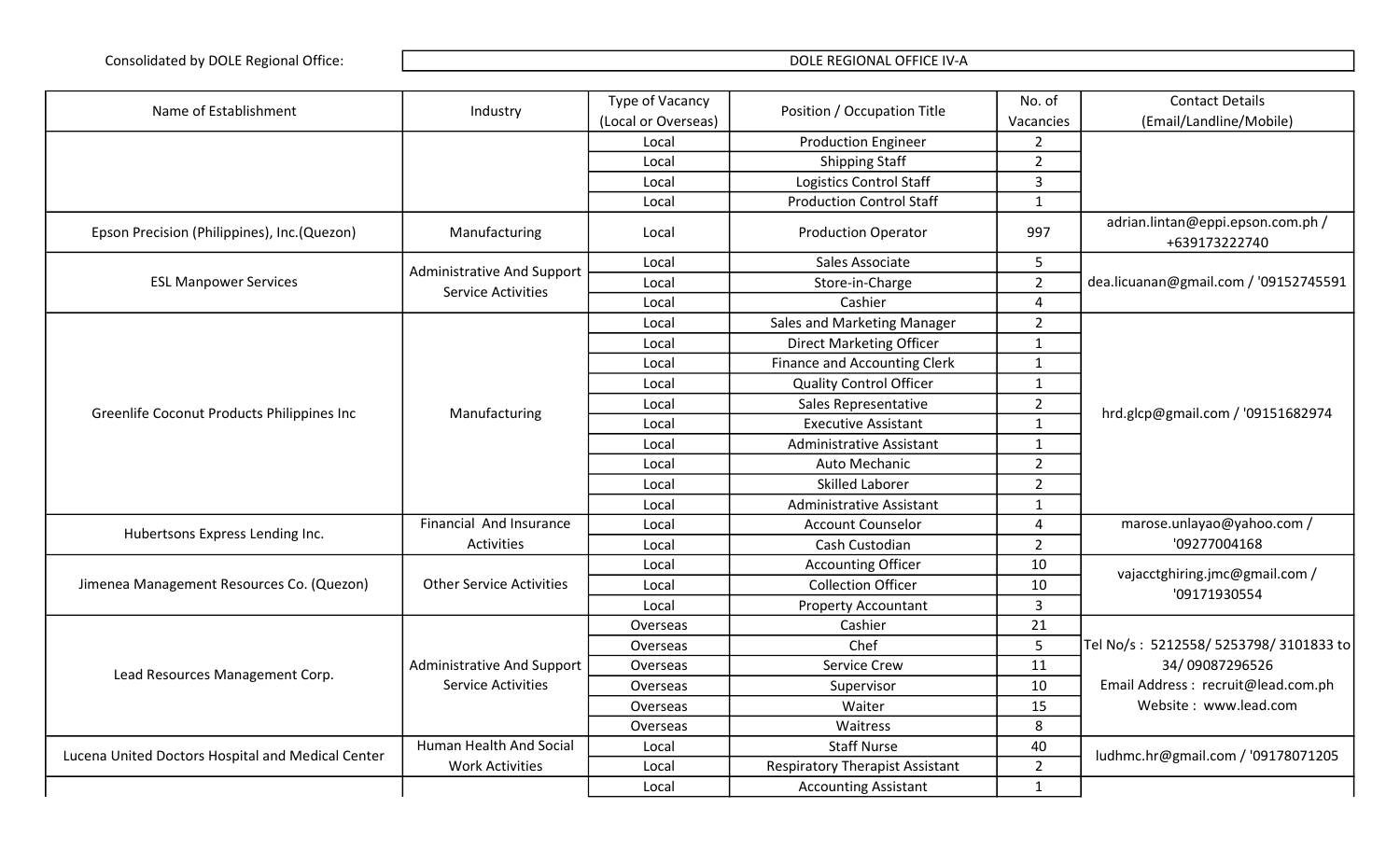| Name of Establishment                   | Industry                                                   | Type of Vacancy     | Position / Occupation Title         | No. of                 | <b>Contact Details</b>                         |
|-----------------------------------------|------------------------------------------------------------|---------------------|-------------------------------------|------------------------|------------------------------------------------|
|                                         |                                                            | (Local or Overseas) |                                     | Vacancies              | (Email/Landline/Mobile)                        |
|                                         |                                                            | Local               | <b>Buyer</b>                        | $\mathbf{1}$           |                                                |
|                                         |                                                            | Local               | <b>Company Nurse</b>                | $\overline{2}$         |                                                |
|                                         |                                                            | Local               | <b>Graphic Artist</b>               | $\overline{2}$         |                                                |
|                                         |                                                            | Local               | Mechanic                            | $\overline{2}$         | joshua.cruzada@majesticpress.com.ph /          |
| Majestic Packaging Products Corp.       | Manufacturing                                              | Local               | <b>MID Assistant</b>                | $\overline{2}$         | '09393491756                                   |
|                                         |                                                            | Local               | <b>Production Maintenance</b>       | $\mathbf{1}$           |                                                |
|                                         |                                                            | Local               | <b>Production Planner</b>           | $\mathbf 1$            |                                                |
|                                         |                                                            | Local               | <b>Purchasing Assistant</b>         | $\overline{2}$         |                                                |
|                                         |                                                            | Local               | QA Analyst                          | 4                      |                                                |
|                                         | Human Health And Social                                    | Local               | <b>Staff Nurse</b>                  | 30                     |                                                |
| Mount Carnel Diocesan General Hospital  | <b>Work Activities</b>                                     | Local               | Pharmacist                          | $\overline{2}$         | mcdgh_hrd@yahoo.com / '09435448080             |
|                                         |                                                            | Local               | Aircon Technician                   | $\mathbf{1}$           |                                                |
|                                         |                                                            |                     |                                     |                        | hr.recruitment.onesimus@gmail.com /            |
| <b>Onesimus Corporation</b>             | Manufacturing                                              | Local               | Sales Associate                     | $\mathbf{3}$           | jtnovela.onesimus@gmail.com / 0922-827-        |
|                                         |                                                            |                     |                                     |                        | 4385 / 639253026481                            |
| Pearl Energy Philippines operating Inc. | D - Electricity, Gas, Steam<br>And Air Conditioning Supply | Local               | <b>Environmental Analyst</b>        | $1\,$                  | mmelad@quezonpower.com /<br>'09088983667       |
|                                         |                                                            | Local               | Delivery Rider                      | 148                    |                                                |
|                                         | <b>Other Service Activities</b>                            | Local               | Field Sales and Marketing Associate | $\overline{2}$         |                                                |
| PH Global Jet Express                   |                                                            | Local               | <b>Branch Administrator</b>         | $\overline{2}$         | jnterma@gmail.com / '09294894723               |
|                                         |                                                            | Local               | <b>HR Associate</b>                 | $\overline{2}$         |                                                |
| Powerlane Resources Inc.                | Manufacturing                                              | Local               | <b>Production Operator</b>          | 1000                   | recruitment@powerlane.com.ph /<br>'09190019035 |
|                                         |                                                            | Local               | Salesman                            | $\overline{2}$         | lalainekatigbak@yahoo.com /                    |
| Princeton Enterprises Inc               | <b>Other Service Activities</b>                            | Local               | <b>Warehouse Personnel</b>          | 16                     | '09954774341                                   |
|                                         |                                                            | Local               | Office Staff                        | $\overline{2}$         |                                                |
|                                         |                                                            | Local               | <b>Accounting Assistant</b>         | $\overline{2}$         |                                                |
|                                         |                                                            | Local               | <b>Audit Staff</b>                  | $\overline{2}$         |                                                |
| Quezon Poultry & Livestock Corporation  | Manufacturing                                              | Local               | <b>Technical Assistant</b>          | $\boldsymbol{\Lambda}$ | qplc.recruitmenthrd@gmail.com /                |
|                                         |                                                            | Local               | Human Resource Assistant            | $\mathbf{1}$           | '09307578834                                   |
|                                         |                                                            | Local               | Sales Coordinator                   | $\mathbf{1}$           |                                                |
|                                         |                                                            | Local               | Technician                          | $\overline{2}$         |                                                |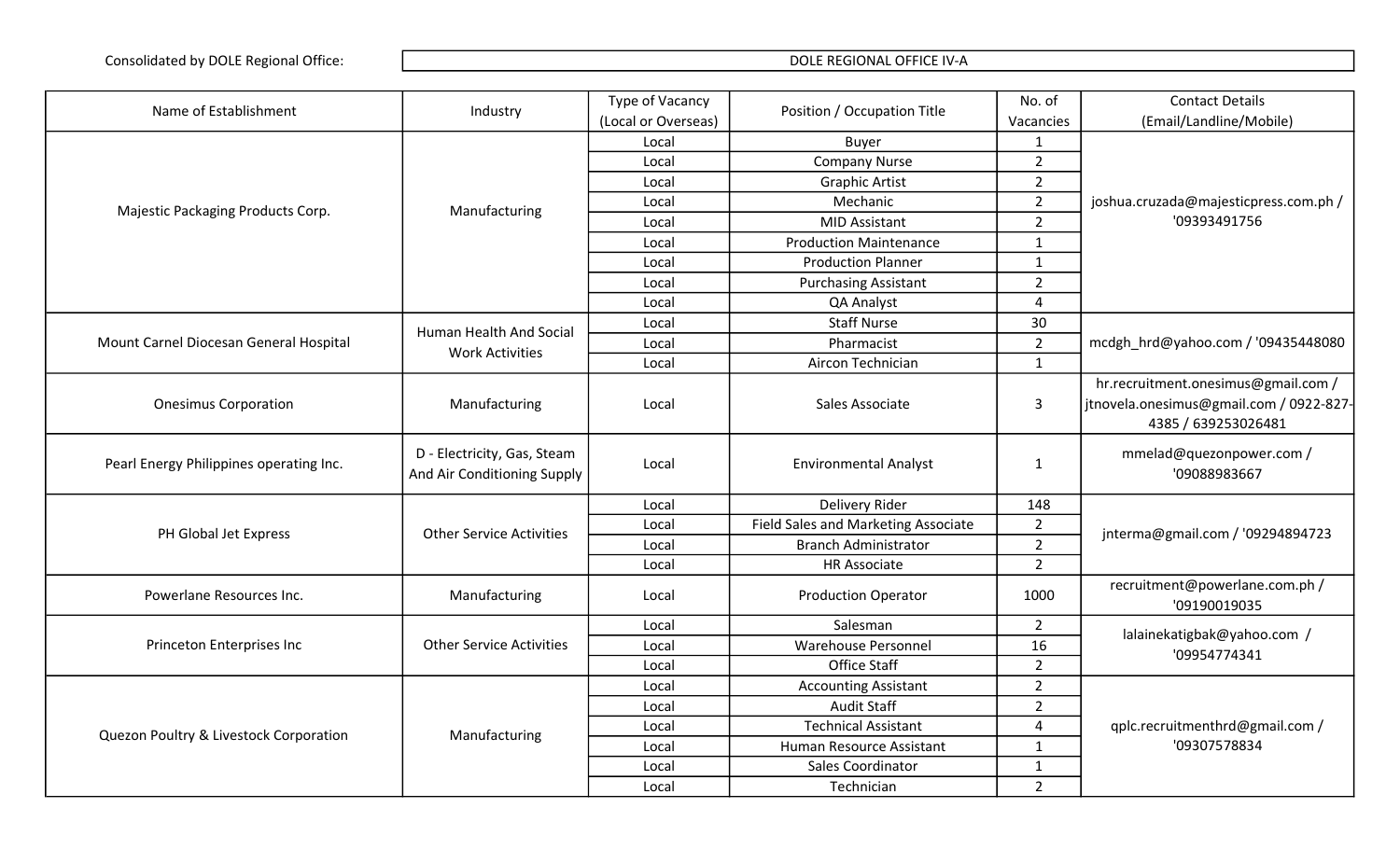| Name of Establishment                     | Industry                           | Type of Vacancy     | Position / Occupation Title          | No. of         | <b>Contact Details</b>                                       |
|-------------------------------------------|------------------------------------|---------------------|--------------------------------------|----------------|--------------------------------------------------------------|
|                                           |                                    | (Local or Overseas) |                                      | Vacancies      | (Email/Landline/Mobile)                                      |
|                                           | Financial And Insurance            | Local               | <b>Branch Staff</b>                  | 15             |                                                              |
| Raquel Pawnshop Inc                       | Activities                         | Local               | Auditor                              | 5              | rpi.acalabano@gmail.com / '09260661289                       |
|                                           |                                    | Local               | Sales Associate                      | 5              |                                                              |
|                                           | <b>Wholesale And Retail Trade;</b> | Local               | <b>Assistant Mall Manager</b>        | $\mathbf{1}$   |                                                              |
|                                           | <b>Repair Of Motor Vehicles</b>    | Local               | <b>Engineering Supervisor</b>        | $\mathbf{1}$   | elvira_avenido@yahoo.com /                                   |
| <b>Shopping Mall</b>                      |                                    | Local               | <b>Accounting Staff</b>              | $\mathbf{1}$   | '09338689114                                                 |
|                                           | And Motorcycles                    | Local               | <b>Mall Manager</b>                  | $\mathbf{1}$   |                                                              |
|                                           |                                    | Local               | <b>Electrical Engineer</b>           | $\mathbf{1}$   |                                                              |
|                                           |                                    | Local               | <b>Mechanical Engineer</b>           | $\mathbf{1}$   |                                                              |
|                                           |                                    | Local               | QA/QC Analyst                        | $\overline{2}$ |                                                              |
| Slipform Eng. International Phils. Inc.   | Construction                       | Local               | Instrumentation and Control Engineer | $\mathbf{1}$   | ewpipagbilao188@seglobalph.com /<br>'09214116006             |
|                                           |                                    | Local               | Land Surveyor                        | $\mathbf{1}$   |                                                              |
|                                           |                                    | Local               | Safety Officer                       | $\overline{2}$ |                                                              |
|                                           |                                    | Local               | Auto Electrician                     | $\mathbf{1}$   |                                                              |
| Sorosoro Ibaba Development Cooperative    | Agriculture, Forestry And          | Local               | Warehouse Helper                     | $\mathbf{1}$   | lestercabusay18@gmail.com /                                  |
|                                           | Fishing                            | Local               | Sales Representative                 | $\mathbf{1}$   | '09652982854                                                 |
|                                           |                                    | Local               | Farm Helper                          | 40             | santaana_hrd@sustamina.com.ph /<br>09275710473 / 09285590328 |
|                                           | Agriculture, Forestry And          | Local               | Farm Supervisor                      | 8              |                                                              |
| Sustamina Agri-Industrial Corporation (Q) |                                    | Local               | <b>Office Staff</b>                  | 3              |                                                              |
|                                           | Fishing                            | Local               | <b>Production Worker</b>             | 3              |                                                              |
|                                           |                                    | Local               | <b>Accounting Staff</b>              | 4              |                                                              |
|                                           | Wholesale And Retail Trade;        | Local               | <b>Marketing Professional</b>        | 10             | careers@toyotalucena.com /                                   |
| Toyota Lucena City, Inc.                  | <b>Repair Of Motor Vehicles</b>    | Local               | <b>HR Development Staff</b>          | $\mathbf{1}$   | '09992200508                                                 |
|                                           | And Motorcycles                    | Local               | <b>BP Quality Control</b>            | $\mathbf{1}$   |                                                              |
|                                           |                                    | Local               | Sales Representative                 | 8              |                                                              |
|                                           | Wholesale And Retail Trade;        | Local               | Office Clerk                         | 6              |                                                              |
|                                           |                                    | Local               | Merchandiser                         | 5              | hr3_tradewell3777@yahoo.com /                                |
| <b>Urban Tradewell Corporation</b>        | Repair Of Motor Vehicles           | Local               | Delivery Helper                      | 15             | '09471887416                                                 |
|                                           | And Motorcycles                    | Local               | <b>Delivery Driver</b>               | 8              |                                                              |
|                                           |                                    | Local               | Warehouse Custodian Assistant        | $\overline{2}$ |                                                              |
|                                           |                                    | Local               | <b>HR Staff</b>                      | $\overline{2}$ |                                                              |
|                                           |                                    | Local               | Logistics and Maintenance Staff      | $\mathbf{1}$   |                                                              |